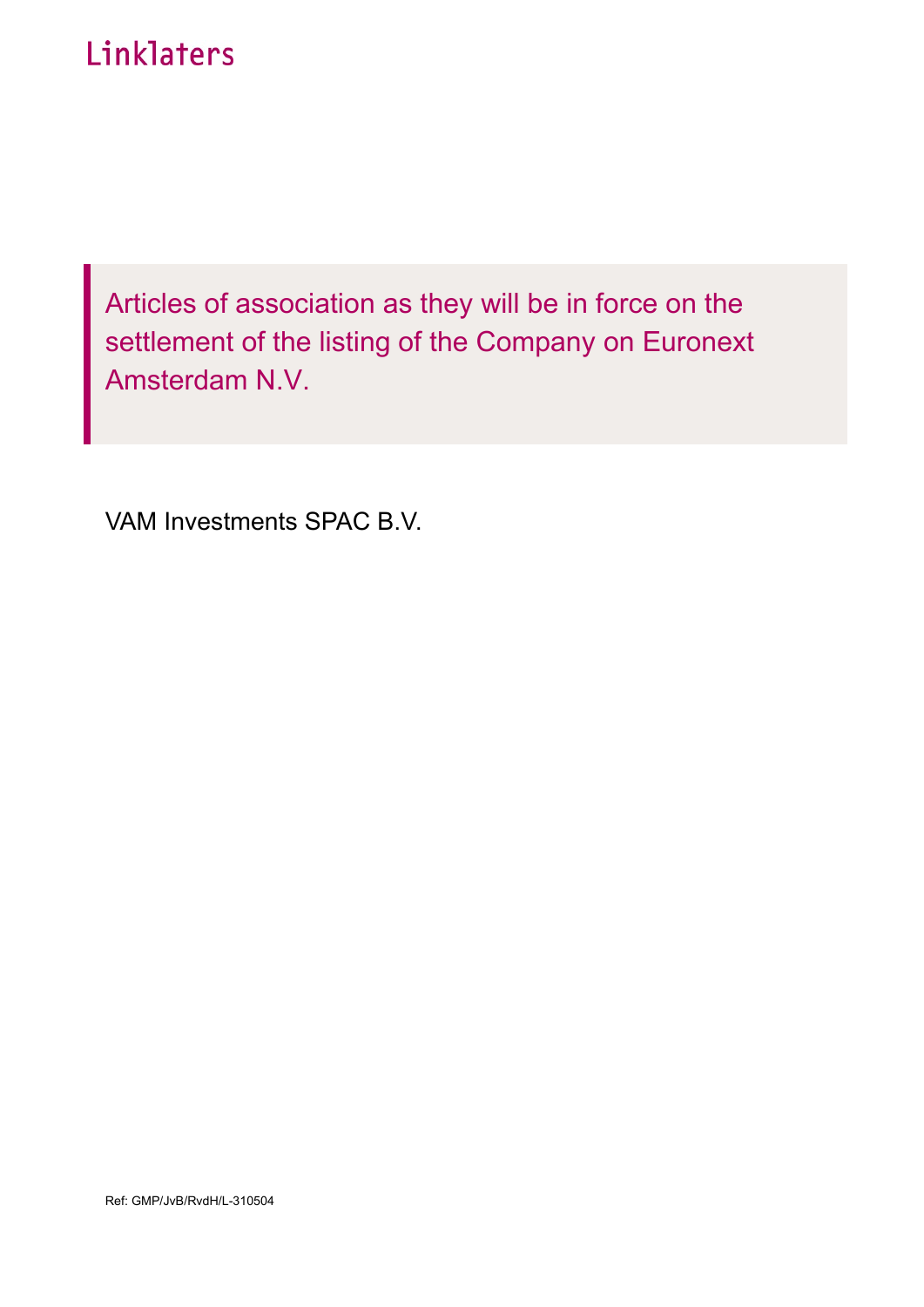# **NOTE ABOUT TRANSLATION:**

**This document is an English translation of a document prepared in Dutch. In preparing this document, an attempt has been made to translate as literally as possible without jeopardising the overall continuity of the text. Inevitably, however, differences may occur in translation and if they do, the Dutch text will govern by law. The definitions in article 1.1 of this document are listed in the English alphabetical order which may differ from the Dutch alphabetical order.**

**In this translation, Dutch legal concepts are expressed in English terms and not in their original Dutch terms. The concepts concerned may not be identical to concepts described by the English terms as such terms may be understood under the laws of other jurisdictions.**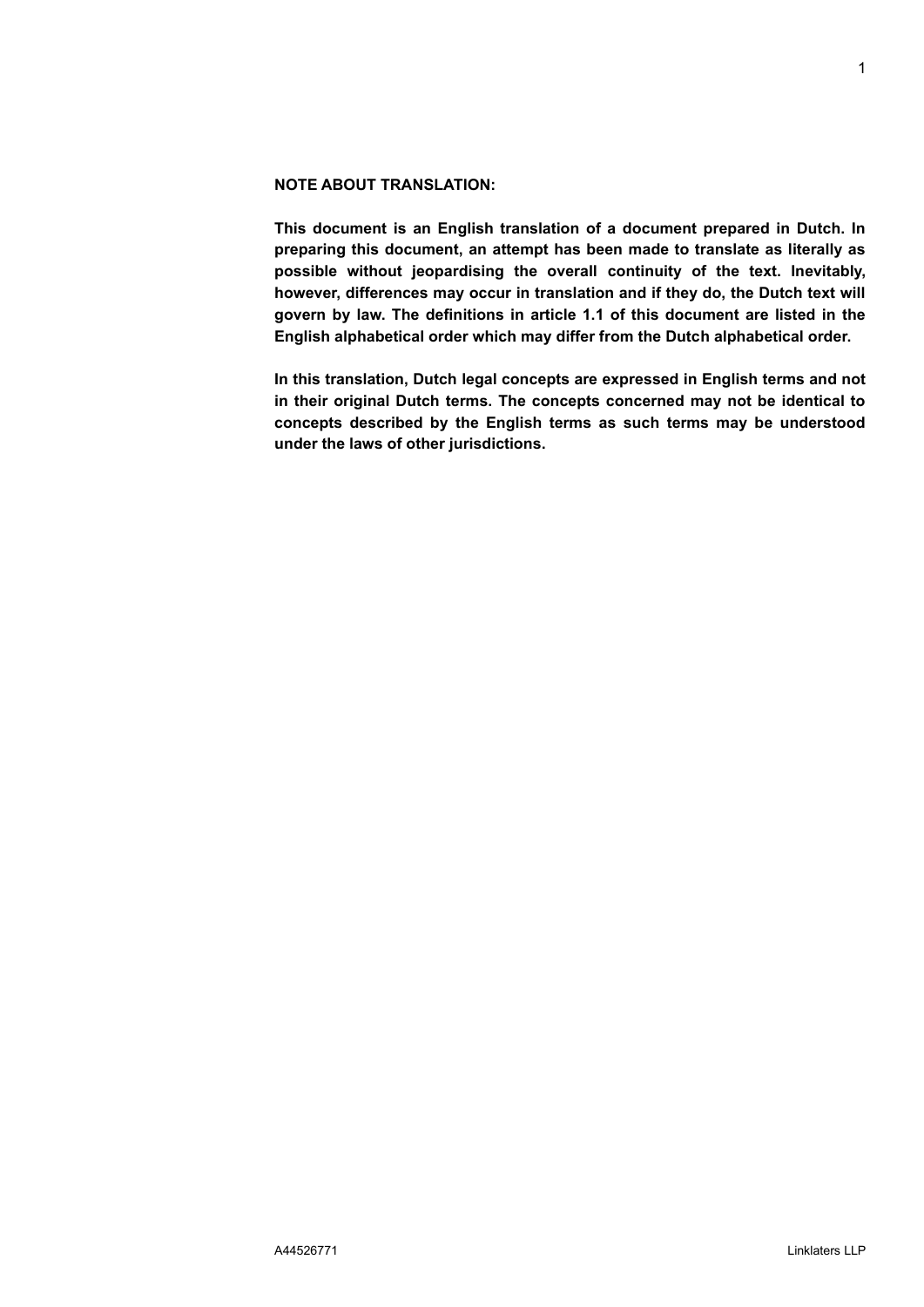## **Articles of association:**

## **1 Definitions and interpretation**

**1.1** In these articles of association, the following terms shall have the following meanings:

"**Acting in Concert**" means acting in concert as referred to in Section 1:1 of the Dutch Financial Supervision Act (*Wet op het financieel toezicht*).

"**AFM**" means the Dutch Authority for Financial Markets (*Stichting Autoriteit Financiële Markten*).

"**Board**" means the board of directors of the Company.

"**Board Chair**" means the Non-Executive Director charged with the chairing of the Board (*voorzitterschap*) as referred to in Section 2:239a DCC.

"**Board Vice-Chair**" means the Non-Executive Director who acts as substitute of the Board Chair in the absence of the Board Chair.

"**Business Combination**" means the acquisition by the Company of a target business or entity by way of a (cross-border) merger, demerger, share exchange, asset acquisition, share purchase, reorganisation or similar business combination with or acquisition of a target business or entity.

"**Central Institute**" means the central institute as referred to in the Giro Act.

"**CEO**" means the Executive Director who has been designated the title of chief executive officer.

"**Chairperson**" means the Executive Director who has been designated the title of chairperson.

"**Class Meeting**" means for each class of Shares, the body of the Company consisting of the person or persons to whom, as a holder of Shares of the relevant class, or otherwise, voting rights attached to Shares of the relevant class accrue, or (as the case may be) a meeting of such persons and other persons entitled to attend such meetings (or their representatives).

"**Collective Depot**" means a collective depot (*verzameldepot*) as referred to in the Giro Act.

"**Company**" means the company the internal organisation of which is governed by these articles of association.

"**DCC**" means the Dutch Civil Code (*Burgerlijk Wetboek*).

"**Director**" means a member of the Board. Unless the contrary is apparent, this shall include each Executive Director and each Non-Executive Director.

"**Distributable Equity**" means the part of the Company's equity which exceeds the aggregate of the reserves which must be maintained pursuant to the laws of the Netherlands.

"**Escrow Account**" means the Company's escrow account with the Escrow Agent.

"**Escrow Agent**" means Servizio Italia S.p.A.

"**Excess Shares**" means the Shares held by a Shareholder, jointly with its subsidiaries or with any other person with whom such Shareholder is Acting in Concert, in excess of the Redemption Threshold.

"**Executive Director**" means an executive director of the Company.

"**Founder Share**" means a founder share in the capital of the Company. For the avoidance of doubt, this does not include the Founder Share F1.

"**Founder Share F1**" means the founder share F1 in the capital of the Company.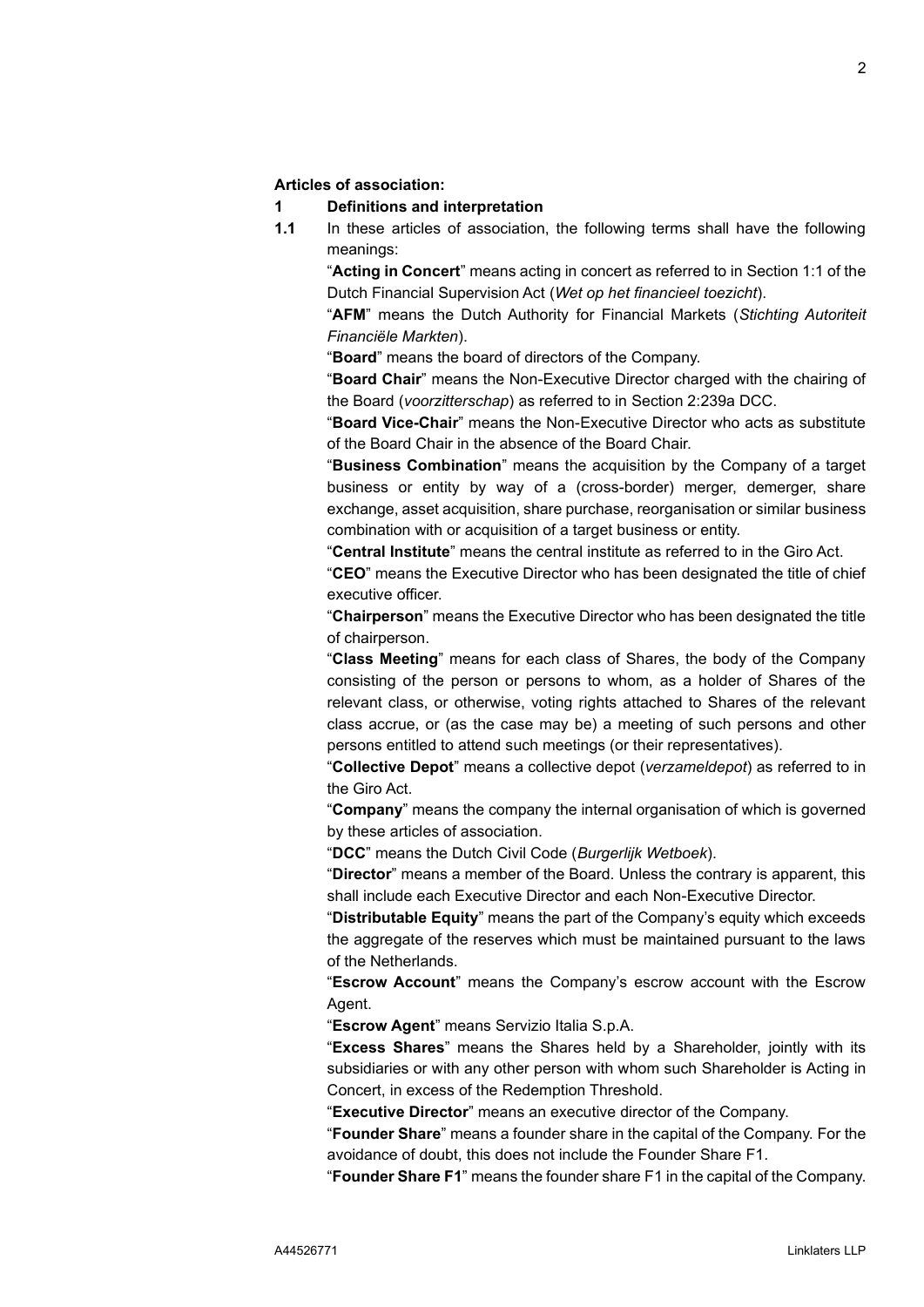"**Founder Warrant**" means any Warrant embedded in the Founder Share F1. "**General Meeting**" means the body of the Company consisting of the persons to whom, as a Shareholder or otherwise, voting rights attached to Shares accrue, or (as the case may be) a meeting of such persons and other Persons with Meeting Rights (or their representatives).

"**Giro Act**" means the Dutch Securities Giro Transactions Act (*girodepot*) (*Wet giraal effectenverkeer*).

"**Giro Depot**" means a giro depot as referred to in the Giro Act.

"**Group Company**" means a group company of the Company.

"**Inability**" means the inability of a Director to perform such Director's duties within the meaning of Section 2:244, subsection 4, DCC, including the event that the relevant Director claims inability to perform such Director's duties for a certain period of time in writing.

"**Indemnified Person**" has the meaning attributed thereto in article [25.1.](#page-12-0)

"**Information Requirement**" has the meaning attributed thereto in article [12.10.](#page-7-0) "**Intermediary**" means an intermediary as referred to in the Giro Act.

"**in writing**" means transmitted by letter, telecopier or e-mail, or any other electronic means of communication, provided the relevant message is legible and reproducible.

"**Meeting Rights**" means the right to attend the General Meeting and to speak therein, as referred to in Section 2:227, subsection 1, DCC.

"**Non-Executive Director**" means a non-executive director of the Company.

"**Ordinary Share**" means an ordinary share in the capital of the Company.

"**Person with Meeting Rights**" means a person to whom Meeting Rights accrue.

"**Profit Reserve Founder Share F1**" means the profit reserve held by the Company for the exclusive benefit of the holder of the Founder Share F1.

"**Quality Requirement**" has the meaning attributed thereto in article [14.4.](#page-8-0)

"**Redeeming Shareholder**" has the meaning attributed thereto in article [12.2.](#page-7-1)

"**Redemption Threshold**" means fifteen percent (15%) of the issued and outstanding Shares at the relevant time, as calculated by the Board, acting reasonably.

"**Share**" means a share in the capital of the Company. Unless the contrary is apparent, this shall include each Ordinary Share, each Founder Share and the Founder Share F1.

"**Shareholder**" means a holder of one or more Shares. Unless the contrary is apparent, this shall include each holder of Ordinary Shares, each holder of Founder Shares and the holder of the Founder Share F1.

"**Stock Exchange**" means a regulated stock exchange or multilateral trading facility as referred to in Section 1:1 of the Dutch Financial Supervision Act or a system comparable with a regulated stock exchange or multilateral trading facility from a state that is not a member state.

"**Subsidiary**" means a subsidiary of the Company.

"**Surplus Securities**" has the meaning attributed thereto in article [14.4.](#page-8-0)

"**Suspended Surplus Securities**" has the meaning attributed thereto in article [14.6.](#page-8-1)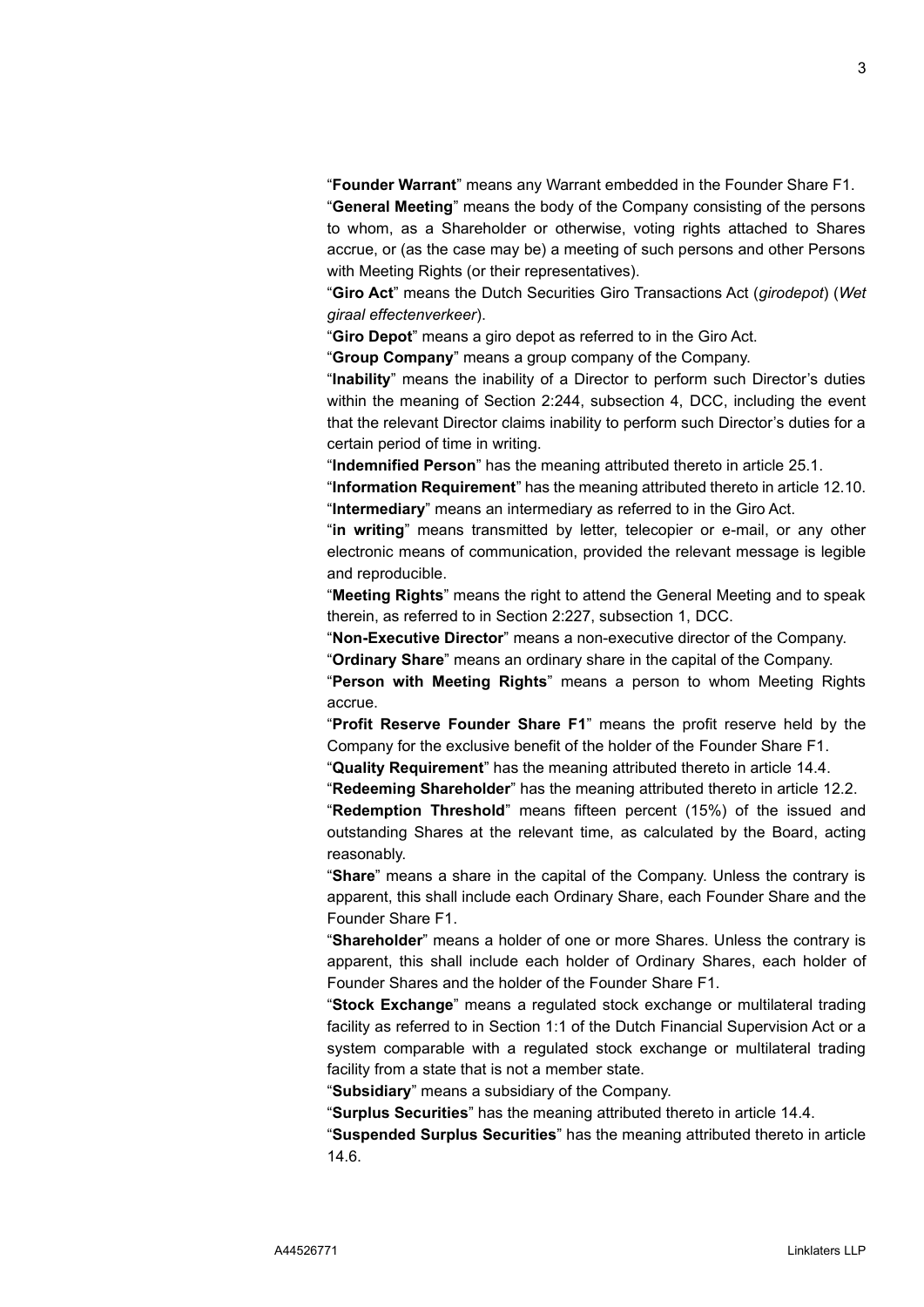"**Warrants**" means rights to subscribe for Ordinary Shares.

- **1.2** The Board, the General Meeting and the Class Meetings shall each constitute a distinct body of the Company.
- **1.3** References to a "Class Meeting" followed by a class of Shares refer to a Class Meeting of that class of Shares.
- **1.4** Whenever in these articles of association reference is made to any authority of a Class Meeting, this shall only apply in the situation that one or more Shares of the relevant class are issued and outstanding. If that is not the case, the applicable authority of the relevant Class Meeting shall accrue to the General Meeting.
- **1.5** References to "articles" refer to articles that are part of these articles of association, except where expressly indicated otherwise.
- **1.6** References to the singular include the plural and vice versa.
- **2 Name and official seat**
- **2.1** The Company's name is:

## **VAM Investments SPAC B.V.**

**2.2** The Company has its official seat in Amsterdam, the Netherlands.

## **3 Objects**

The objects of the Company are:

- (a) to enter into a Business Combination;
- (b) to incorporate, to participate in any way whatsoever in, to manage and supervise and to finance Subsidiaries, Group Companies and third parties;
- (c) to borrow, to lend and to raise funds, including the issue of bonds, debt instruments or other securities or evidence of indebtedness and to enter into agreements in connection with the aforementioned activities;
- (d) to grant guarantees, to bind the Company and to pledge or otherwise encumber its assets for its own obligations and for obligations of Subsidiaries, Group Companies and third parties; and
- (e) to perform any and all activities of an industrial, financial or commercial nature,

and to do all that is connected therewith or may be conducive thereto, all to be interpreted in the broadest sense.

# **4 Share capital**

- **4.1** The share capital of the Company is divided into:
	- (a) one or more Ordinary Shares, with a nominal value of one euro cent (EUR 0.01) each, numbered from 1 onward;
	- (b) one or more Founder Shares, with a nominal value of one euro cent (EUR 0.01) each, numbered from FS1 onward; and
	- (c) one Founder Share F1, with a nominal value of two hundred thousand euro (EUR 200,000.00), numbered F1.
- **4.2** All Shares shall be registered. No share certificates shall be issued.
- **4.3** At least one Share shall be held by a person other than and other than for the account of the Company or one of its Subsidiaries.
- **4.4** Upon subscription for the Founder Share F1 or thereafter, a number of Founder Warrants to be determined by the Board shall be issued to the subscriber for or holder of the Founder Share F1. The Founder Warrants will be deemed to be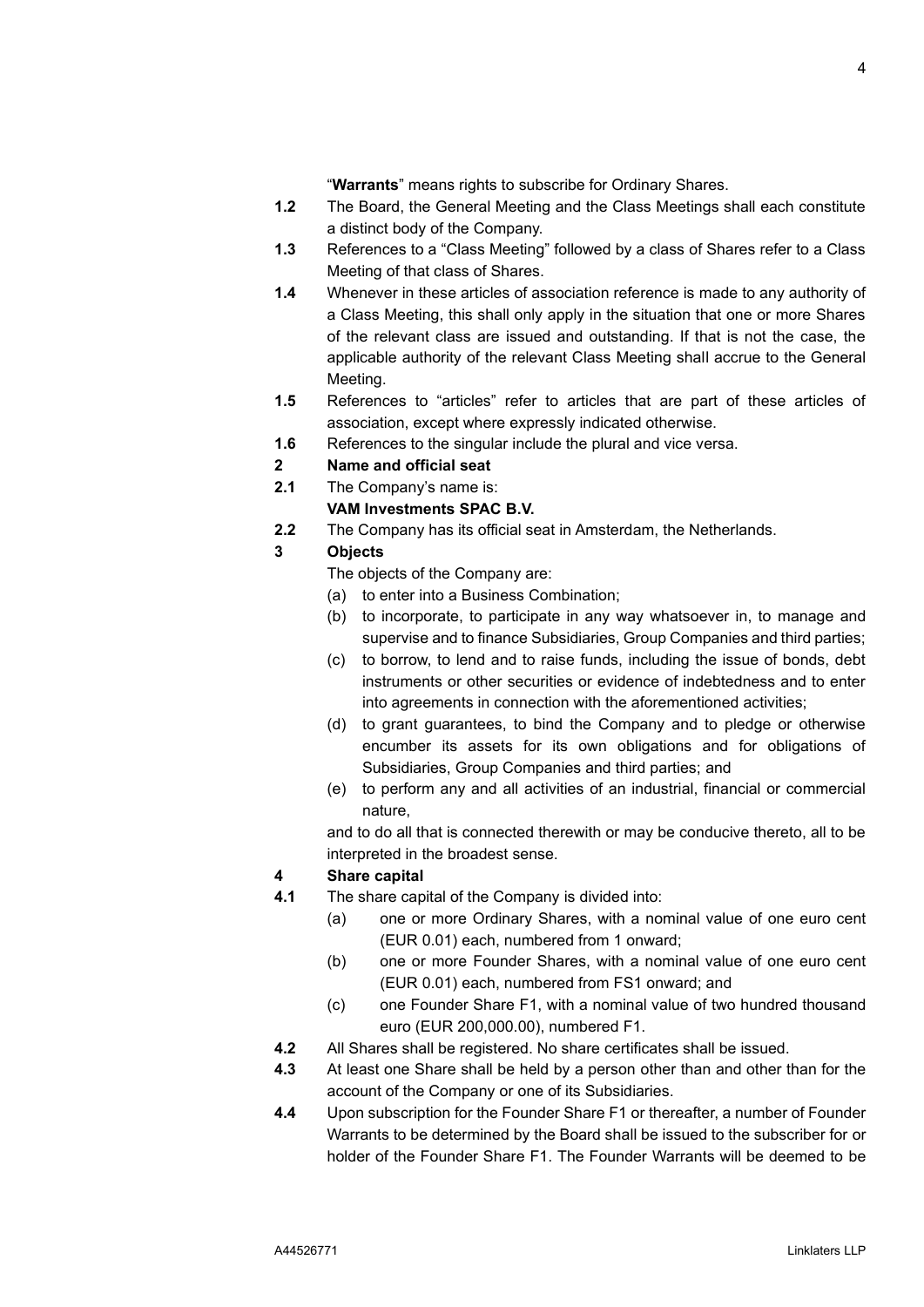embedded in and form part of the Founder Share F1. Founder Warrants can only be transferred as part of the Founder Share F1 and a transfer of the Founder Share F1 shall also constitute the transfer of the Founder Warrants.

- **4.5** Founder Shares do not carry any rights embodied by Warrants.
- <span id="page-5-4"></span>**5 Register**
- <span id="page-5-0"></span>**5.1** The Board shall keep a register in which are recorded the names and addresses of all Shareholders and the class of Shares held by each of them. The names and addresses of pledgees and usufructuaries of Shares and the class of Shares on which their right of pledge or usufruct, respectively, has been vested, shall also be entered in the register. The register will further contain such information as prescribed by the laws of the Netherlands and as the Board considers necessary. The register will regularly be updated.
- **5.2** No Shares other than Ordinary Shares can form part of a Collective Depot kept by an Intermediary and/or a Giro Depot kept by the Central Institute. Any Ordinary Shares shall be registered in the name of (i) the relevant Intermediary, if such Ordinary Shares form part of a Collective Depot kept by such Intermediary, or (ii) the Central Institute, if such Ordinary Shares form part of a Giro Depot kept by the Central Institute.
- **5.3** Holders of Shares that are not included in a Collective Depot or Giro Depot, and pledgees and usufructuaries of such Shares are obliged to provide their details as referred to in article [5.1](#page-5-0) to the Company in writing.
- **5.4** The register may consist of various parts, and each part may be kept in different places and in more than one copy, as determined by the Board.
- **5.5** Section 2:194 DCC applies to the register.
- <span id="page-5-3"></span>**6 Issuance of Shares and Warrants**
- **6.1** Shares, Warrants and other rights to subscribe for Shares may be issued pursuant to a resolution of the Board, which resolution shall stipulate the price and the other conditions of the issuance.
- **6.2** The issuance of a Share shall require a notarial deed, to be executed for that purpose before a civil law notary registered in the Netherlands, to which deed those involved in the issuance shall be parties.
- **7 Rights of pre-emption**
- <span id="page-5-2"></span>**7.1** Upon issuance of Ordinary Shares, each holder of Ordinary Shares and/or Founder Shares shall have a *pro rata* right of pre-emption in proportion to the aggregate number of Ordinary Shares and Founder Shares held by such holder. The holder of the Founder Share F1 will not have pre-emption rights upon issuance of Ordinary Shares.
- **7.2** Upon issuance of Founder Shares, each holder of Founder Shares shall have a *pro rata* right of pre-emption in proportion to the aggregate number of Founder Shares held by such holder. The holders of the other classes of Shares will not have pre-emption rights upon issuance of Founder Shares.
- **7.3** Upon issuance of the Founder Share F1, no rights of pre-emption exist.
- **7.4** Each right of pre-emption is subject to the limitations prescribed by the laws of the Netherlands and article [7.5.](#page-5-1)
- <span id="page-5-1"></span>**7.5** Prior to each single issuance of Shares, the right of pre-emption may be limited or excluded pursuant to a resolution of the Board.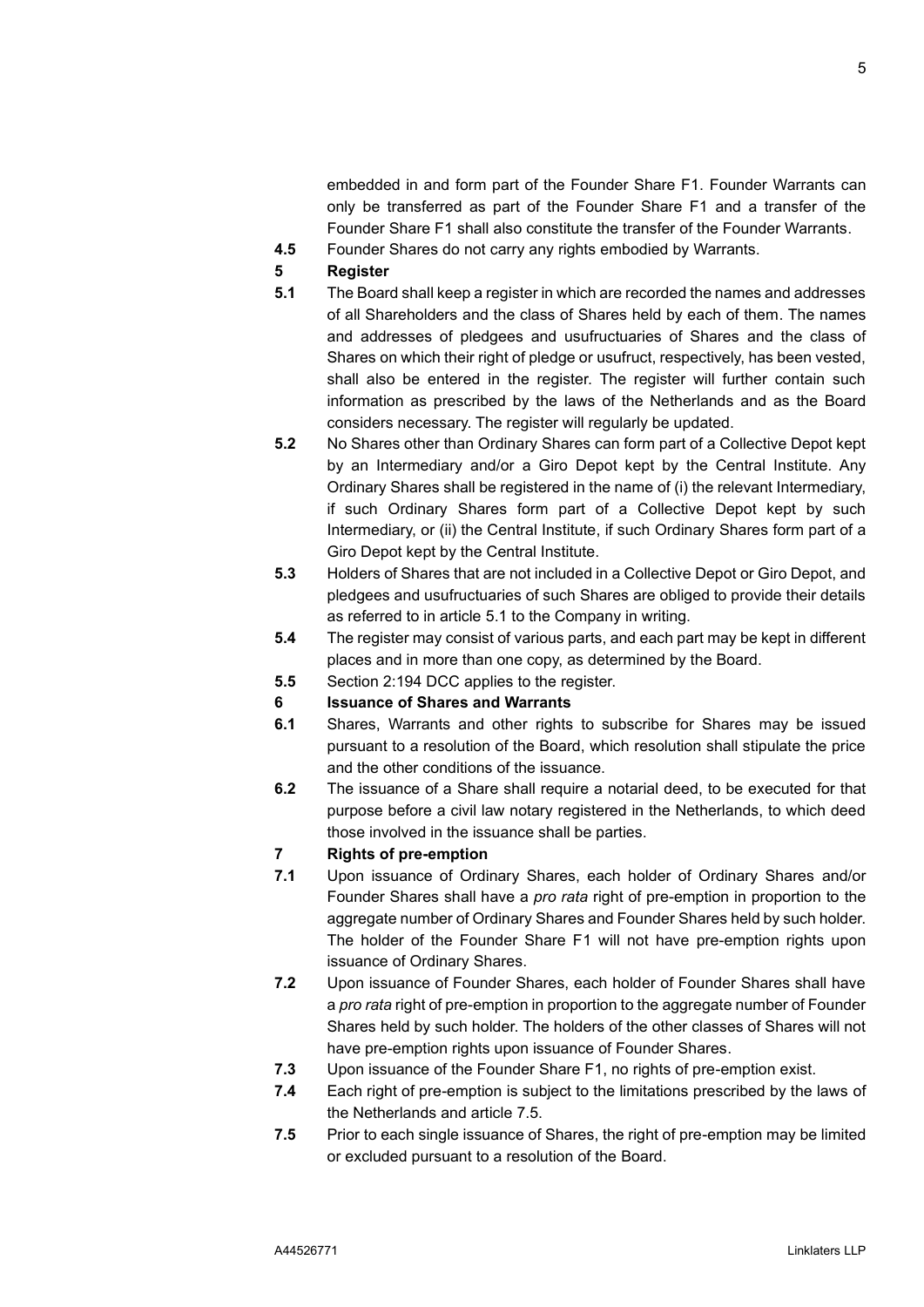**7.6** Articles [7.1](#page-5-2) through [7.5](#page-5-1) shall apply by analogy to the granting of Warrants or other rights to subscribe for Shares, but do not apply to the issuance of Shares to a person exercising a right to subscribe for Shares previously granted.

# **8 Payment for Shares**

- **8.1** The nominal value of each Share must be paid upon subscription, provided that it can be stipulated for any Founder Shares and the Founder Share F1 that the nominal value or part thereof will only have to be paid on the expiry of a certain period or after the Company has requested that such payment be made.
- **8.2** Payment for a Share must be made in cash insofar as no non-cash contribution has been agreed upon. Payment in a currency other than euro may only be made with the consent of the Company.

## **9 Warrants**

- **9.1** The Company may issue Warrants in accordance with article [6.](#page-5-3) Warrants are convertible into a specified number of Ordinary Shares, pursuant to the terms and conditions published on the Company's website. Such terms and conditions shall be established and can be amended by the Board.
- **9.2** Warrants do not entitle the holder thereof to receive any dividend, liquidation distribution or other distribution or repayment on Shares until the relevant Warrants have been converted into Ordinary Shares.
- **9.3** No fractional Warrants can be issued and only whole Ordinary Shares will be issued upon exercise of Warrants.

# **10 Conversion of Founder Shares**

- **10.1** Each Founder Share can be converted into an Ordinary Share pursuant to a resolution of the Board, subject to such anti-dilution and other conditions as determined by the Board.
- **10.2** After the conversion of Founder Shares, the Board shall make an entry of the same in the register referred to in article [5.](#page-5-4)

# **11 Reduction of the issued capital**

- **11.1** The General Meeting may resolve to reduce the Company's issued capital at the proposal of the Board.
- **11.2** A reduction of the Company's issued capital may be effected:
	- (a) by cancellation of Shares held by the Company or for which the Company holds the depositary receipts;
	- (b) by cancellation of all Founder Shares or the Founder Share F1, with the prior approval of the relevant Class Meeting; or
	- (c) by reducing the nominal value of Shares, to be effected by an amendment of these articles of association.
- **11.3** A resolution to reduce the Company's issued capital must designate the Shares involved and include provisions for the implementation of such resolution.
- **11.4** Without the consent of the relevant Shareholders, a reduction of the nominal value of Shares with or without (partial) repayment must be effected in proportion to all Shares of that particular class.
- **11.5** A resolution to reduce the Company's issued capital with repayment will have no effect for as long as the Board has not granted its approval thereto.

## <span id="page-6-0"></span>**12 Repurchase of Ordinary Shares**

**12.1** The Company and its Subsidiaries may acquire fully paid up Ordinary Shares, or depositary receipts thereof, with due observance of the limitations prescribed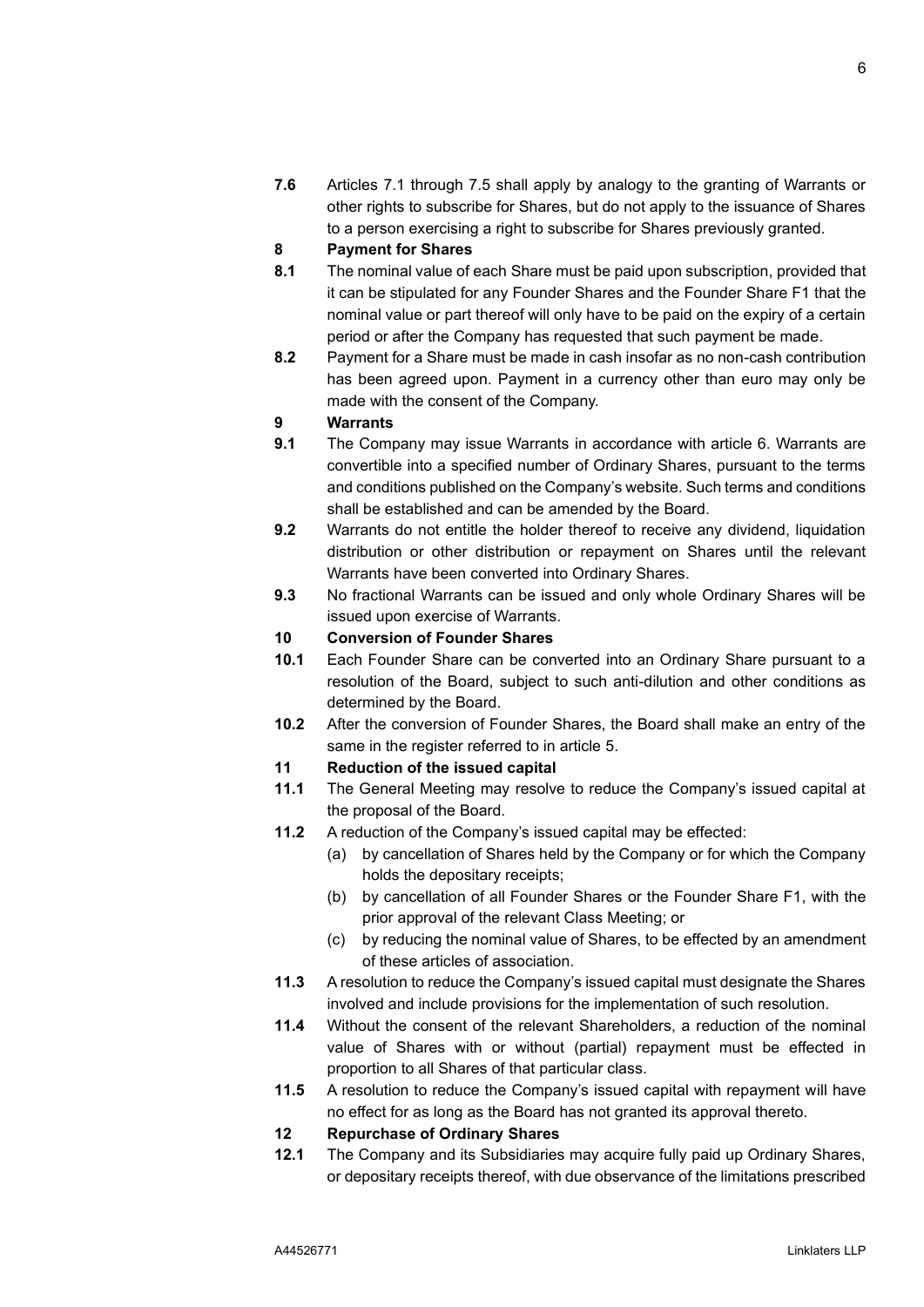by the laws of the Netherlands. The Board is authorised to resolve upon the disposal of Ordinary Shares acquired by the Company without approval of the General Meeting.

- <span id="page-7-1"></span>**12.2** Holders of Ordinary Shares may request the Company to repurchase (part of) such holder's Ordinary Shares (each such holder, a "**Redeeming Shareholder**") upon the publication on the Company's website of the notice of a General Meeting for which the agenda includes a proposal to enter into a Business Combination (irrespective of whether a Redeeming Shareholder attends the General Meeting, exercises any of such holder's Meeting Rights and/or voting rights, or the manner in which such holder votes on the proposed agenda item).
- **12.3** The right of a Redeeming Shareholder pursuant to article [12.2](#page-7-1) shall lapse, and the Company shall not be obliged to repurchase the relevant Ordinary Shares, if the proposal referred to in article [12.2](#page-7-1) was not adopted by the General Meeting.
- **12.4** The terms of Warrants may provide that holders of such Warrants do not have the right to request the Company to repurchase any such Warrants that have not been exercised upon the completion of a Business Combination.
- **12.5** The procedure for submitting a request to have Ordinary Shares repurchased and for withdrawing such request shall be included in the notice of the relevant General Meeting.
- **12.6** The Board will determine the acceptance period for the repurchase of Ordinary Shares and the date on which the repurchase of the Ordinary Shares tendered for repurchase pursuant to this article [12](#page-6-0) shall be completed. Such period and date, and the other terms and conditions of such repurchase shall be included in the notice of the relevant General Meeting.
- **12.7** With due observance of this article 12 and subject to the limitations of the laws of the Netherlands, the Company shall repurchase Ordinary Shares which are validly tendered in accordance with the procedure included in the notice of the relevant General Meeting and for which the request to repurchase has not been withdrawn.
- **12.8** If the Company is not able to repurchase all Ordinary Shares that have been tendered by Redeeming Shareholders in relation to a General Meeting as referred to in article [12.2,](#page-7-1) the Company shall take all necessary steps to repurchase as many Ordinary Shares as possible, in proportion to the aggregate number of Ordinary Shares tendered by the relevant Redeeming Shareholders.
- **12.9** A Shareholder, jointly with its subsidiaries or with any other person with whom such Shareholder is Acting in Concert, can only have such person's Excess Shares repurchased with the prior consent of the Company.
- <span id="page-7-0"></span>**12.10** If the Board has reasonable grounds to believe that a Shareholder, jointly with its subsidiaries or with any other person with whom such Shareholder is Acting in Concert, requests the repurchase of Excess Shares, the Board may request such Shareholder to disclose the shareholdings in the Company of such person, its subsidiaries and any other person with whom such Shareholder is Acting in Concert to the reasonable satisfaction of the Board (the "**Information**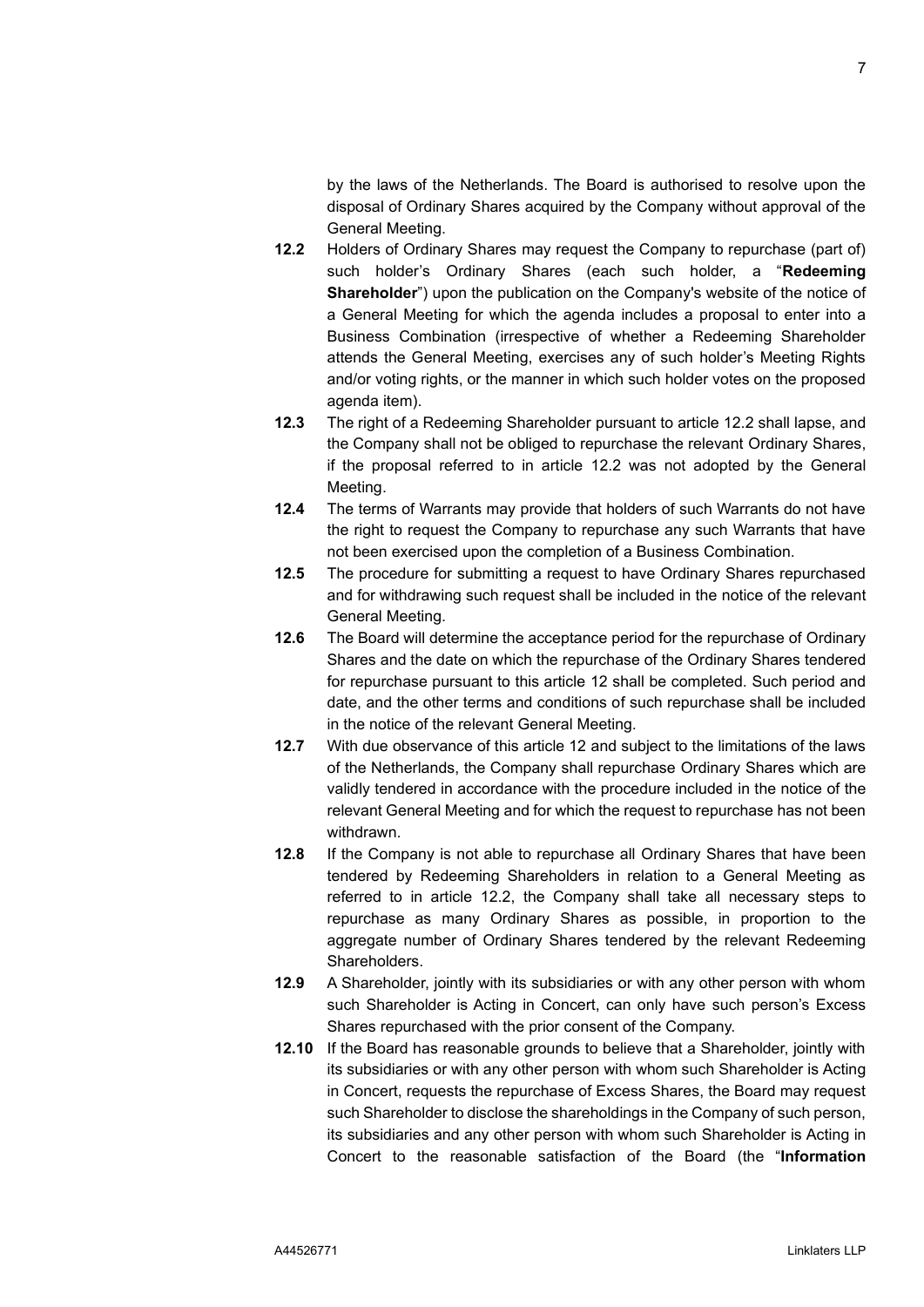#### **Requirement**").

<span id="page-8-3"></span>**12.11** A Shareholder who does not comply with the Information Requirement within one week after the request by the Board, referred to in article [12.10,](#page-7-0) is required to offer and transfer all its Excess Shares in accordance with the articles [14.6](#page-8-1) through [14.8,](#page-9-0) and for such purpose all Excess Shares held by such Shareholder shall be deemed to be Surplus Securities.

## **13 Repurchase of Founder Shares and the Founder Share F1**

The Company and its Subsidiaries may acquire fully paid up Founder Shares and the Founder Share F1, or depositary receipts thereof, with due observance of the limitations prescribed by the laws of the Netherlands. The Board is authorised to resolve upon the disposal of Founder Shares acquired by the Company without approval of the General Meeting.

## **14 Transfer of Shares**

- <span id="page-8-4"></span>**14.1** The transferability of Shares is not restricted within the meaning of Section 2:195 DCC.
- **14.2** Rights held by a Shareholder in connection with Ordinary Shares included in a Collective Depot or Giro Depot must be transferred in accordance with the provisions of the Giro Act.
- <span id="page-8-5"></span>**14.3** The transfer of a Share not included in a Collective Depot or Giro Depot shall require a notarial deed, to be executed for that purpose before a civil law notary registered in the Netherlands, to which deed those involved in the transfer shall be parties. Unless the Company itself is party to the legal act, the rights attached to the Share can only be exercised after the Company has acknowledged said legal act or said deed has been served upon it.
- <span id="page-8-0"></span>**14.4** Ordinary Shares or Warrants not included in a Collective Depot or Giro Depot ("**Surplus Securities**") may only be held by a Shareholder that would not, in the reasonable opinion of the Board, by its holding or beneficial ownership of any Surplus Securities cause the Company's assets to qualify as plan assets as referred to in the plan asset regulations 29 CFR § 2510.3-101 adopted by the United States Department of Labor pursuant to the Employee Retirement Income Security Act of 1974, as amended (the "**Quality Requirement**").
- <span id="page-8-2"></span>**14.5** A Shareholder who does not meet the Quality Requirement is required to offer and transfer all its Surplus Securities to one or more third parties who do meet the Quality Requirement and continue to do so after the transfer of such Surplus Securities.
- <span id="page-8-1"></span>**14.6** If the Company has notified a Shareholder, in accordance with the relevant provisions of article [34,](#page-16-0) (i) to be aware that Surplus Securities are being held by such Shareholder in violation of articles [14.4](#page-8-0) an[d 14.5,](#page-8-2) or (ii) that the Information Requirement has been violated by such Shareholder, any Meeting Rights, voting rights and rights to profit and other distributions attached to Ordinary Shares forming part of the Surplus Securities held by such Shareholder are suspended (such Ordinary Shares, the "**Suspended Surplus Securities**") until (i) the Suspended Surplus Securities are transferred in accordance with articles [12.11](#page-8-3) or [14.5](#page-8-2) and Section 2:192, subsection 4, DCC, (ii) the Board has resolved to exempt such Shareholder from applicability of the Quality Requirement in accordance with Section 2:192, subsection 2, DCC, or (iii) the violation of the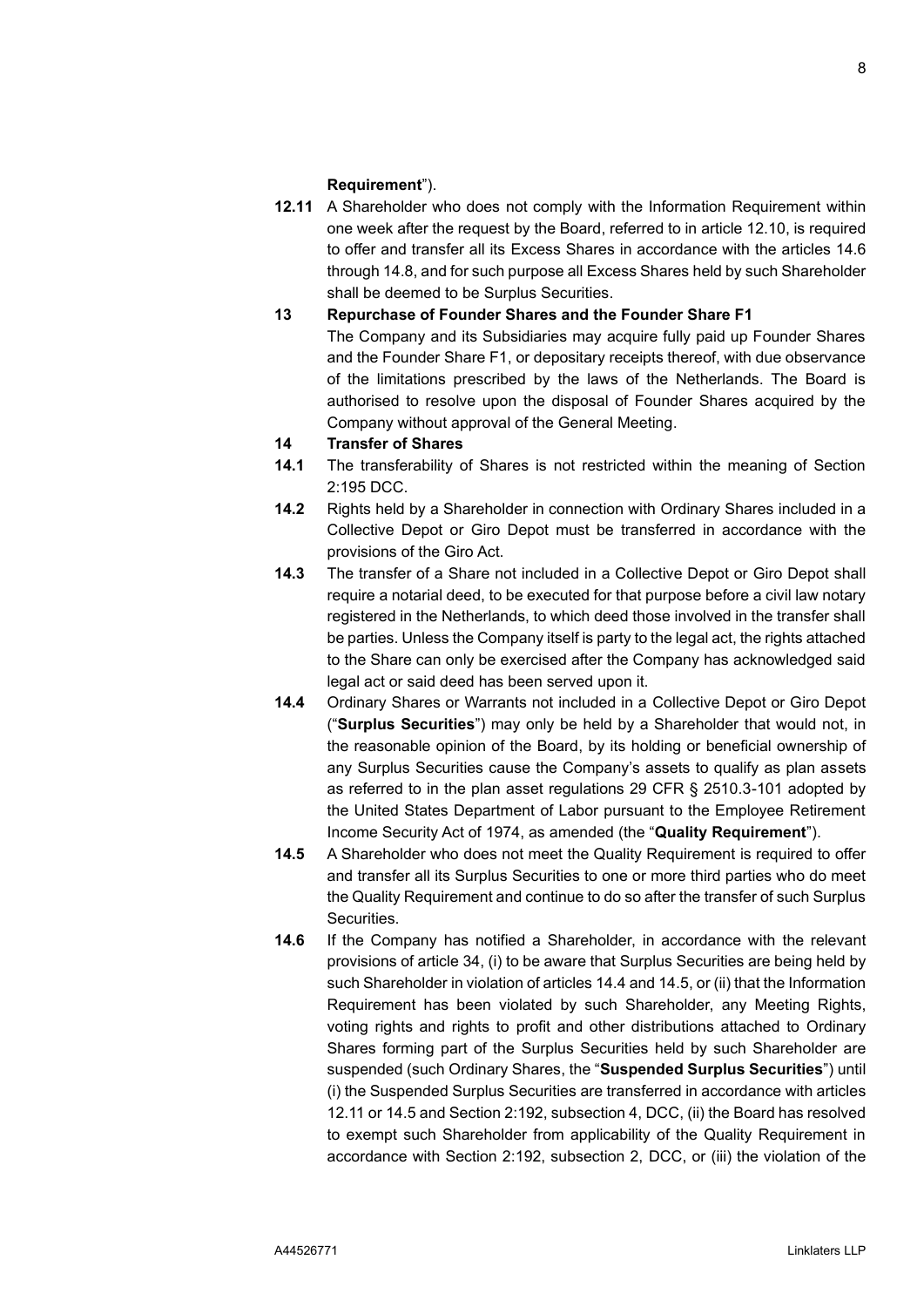Information Requirement is otherwise remedied by such Shareholder to the reasonable satisfaction of the Board.

- **14.7** As long as Ordinary Shares are admitted to the listing on a Stock Exchange, a Shareholder who is required to offer and transfer (part of) the Suspended Surplus Securities pursuant to the articles [12.11](#page-8-3) or [14.5](#page-8-2) will be able to do so through the public market at such price as determined in accordance with the procedures of such Stock Exchange.
- <span id="page-9-0"></span>**14.8** If Ordinary Shares are no longer admitted to the listing on a Stock Exchange, the holder of Suspended Surplus Securities may request the Company to assist with the required offer and transfer of such Suspended Surplus Securities. Upon receipt of such request, the Company shall engage one or more professionals, which may in any case be brokers and placement agents, for such envisaged offer and transfer. The Company shall designate one or more interested parties, which may include the Company, who are willing to acquire the offered Suspended Surplus Securities for a price at least equal to their fair market value as determined by one or more independent experts selected by the Company, within three months following the request of the relevant Shareholder.

#### **15 Pledging of Shares and usufruct on Shares**

- **15.1** Articles [14.1](#page-8-4) through [14.3](#page-8-5) shall apply by analogy to the pledging of Shares and to the creation or transfer of a usufruct on Shares.
- **15.2** The voting rights attached to Shares may be assigned to the usufructuary or pledgee of such Shares.
- **15.3** Both the Shareholder without voting rights and the usufructuary or pledgee with voting rights shall have the Meeting Rights.

# **16 Depositary receipts for Shares**

The Meeting Rights shall not be attached to depositary receipts for Shares.

## **17 Composition of the Board**

- <span id="page-9-1"></span>**17.1** The Board shall consist of one or more Executive Directors and two or more Non-Executive Directors. The majority of the Board shall consist of Non-Executive Directors. Only individuals can be Directors.
- **17.2** The Class Meeting Founder Shares shall determine the number of Directors, with due observance of article [17.1.](#page-9-1)

#### **18 Appointment and dismissal of Directors**

- <span id="page-9-3"></span>**18.1** The Directors are appointed and dismissed as follows:
	- (i) with respect to all Directors except one: by the Class Meeting Founder Shares on the recommendation of the Board; and
	- (ii) with respect to one Director: by the General Meeting on the binding nomination of the Class Meeting Founder Shares.
- <span id="page-9-2"></span>**18.2** The recommendation or nomination to appoint a Director shall include whether a Director shall be appointed as Executive Director or as Non-Executive Director, and in case of an Executive Director, whether such person shall be granted the title of CEO, Chairperson or any other title.
- **18.3** The notice of the General Meeting or the Class Meeting Founder Shares at which the appointment or dismissal of the relevant Director shall be brought up for discussion shall include the relevant recommendation or nomination.
- **18.4** If the binding nomination to appoint or dismiss the Director referred to in article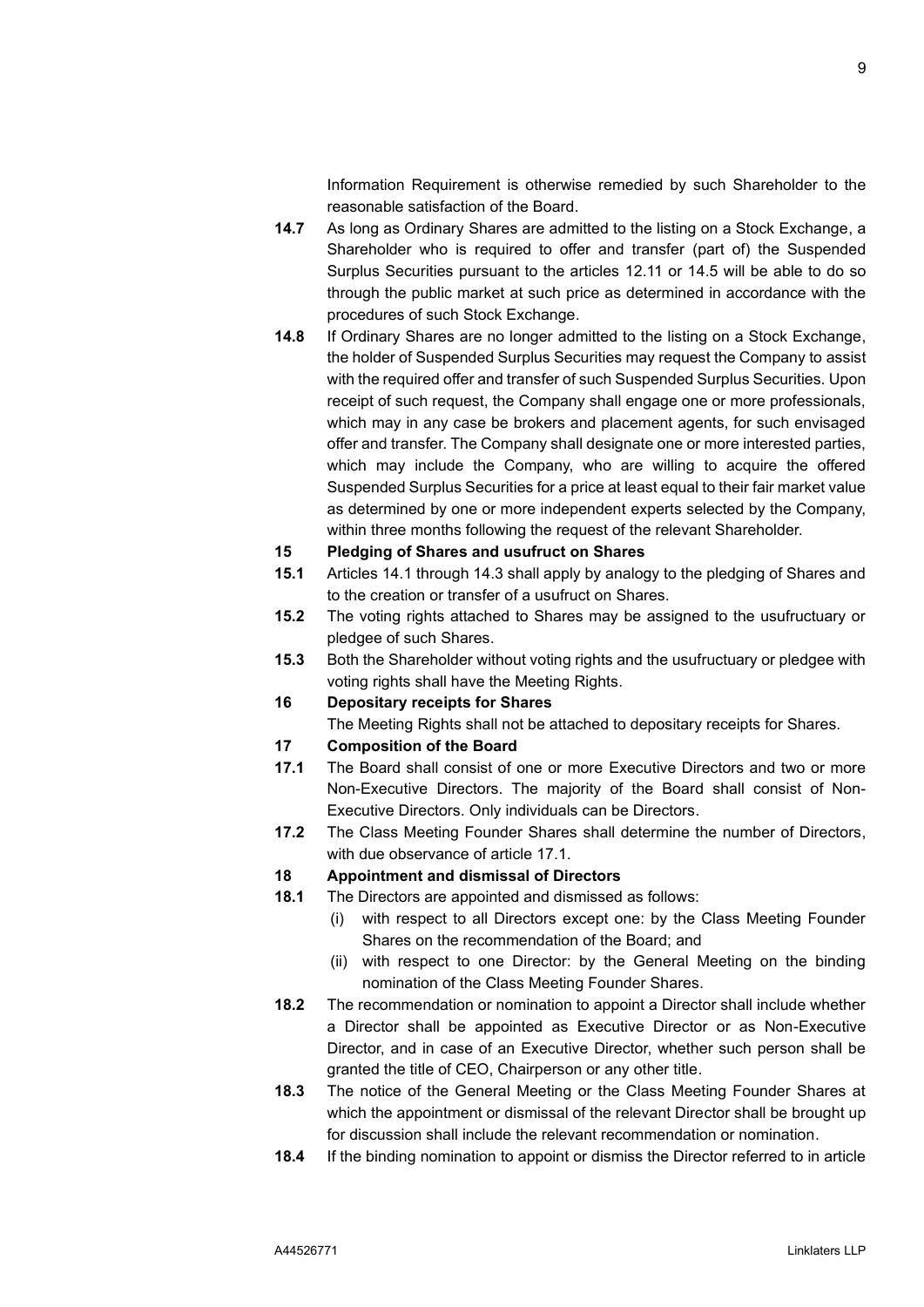[18.1\(ii\)](#page-9-2) contains one candidate Director, a resolution of the General Meeting regarding the nomination shall result in the appointment or dismissal of that candidate, unless the binding nature of the nomination is removed in accordance with article [18.5.](#page-10-0)

<span id="page-10-0"></span>**18.5** The General Meeting may deprive any nomination as referred to in article [18.1\(](#page-9-3)ii) of its binding nature by a resolution adopted by (i) a majority of the votes cast, in case it concerns a dismissal proposed by the Board and (ii) a majority of at least two-thirds of the votes cast, which majority represents more than half of the Company's issued capital, in any other case. If the General Meeting deprives the binding nature of the nomination to appoint or dismiss the Director, a new meeting shall be convened and the Class Meeting Founder Shares shall make a new binding nomination to appoint or dismiss a Director in accordance with article [18.1\(](#page-9-3)ii). A second General Meeting as referred to in Section 2:230, subsection 3, DCC cannot be convened in respect of matters referred to in this article [18.5.](#page-10-0)

## **19 Retirement and suspension of Directors**

- **19.1** Executive Directors shall retire by no later than at the end of the annual General Meeting in the fourth year after the year in which the Executive Director was appointed and Non-Executive Directors shall retire at the end of the annual General Meeting in the fourth year after the year in which the Non-Executive Director was appointed. An Executive Director is eligible for reappointment. A Non-Executive Director is also eligible for reappointment, but may only be reappointed for a period of four years. Subsequently, a Non-Executive Director may be re-appointed for a period of two years, which appointment may thereafter be extended by at most two years. The reasons for further reappointments of Non-Executive Directors shall be provided in the report of the Non-Executive Directors to be included in the management report.
- **19.2** A Director may be suspended at any time by the body of the Company authorised to appoint such Director. An Executive Director may also be suspended by the Board. A suspension by the Board may be discontinued at any time by the General Meeting.
- **19.3** Any suspension may be extended one or more times, but may not last longer than three months in the aggregate. If, at the end of that period, no decision has been taken on termination of the suspension or on dismissal, the suspension shall end.

# **20 Duties and powers of the Board**

- **20.1** The Board shall be entrusted with the management of the Company, which includes in any event determining the Company's policy and strategy. In performing their duties, the Directors shall act in accordance with the interests of the Company and the business connected with it. Each Director is responsible for the general course of affairs.
- <span id="page-10-1"></span>**20.2** The Executive Directors are charged with the daily management of the business connected with the Company. The Non-Executive Directors are charged with the supervision of the performance of duties by the Executive Directors as well as the general course of affairs of the Company and the business connected with it. They will also be charged with the duties assigned to them pursuant to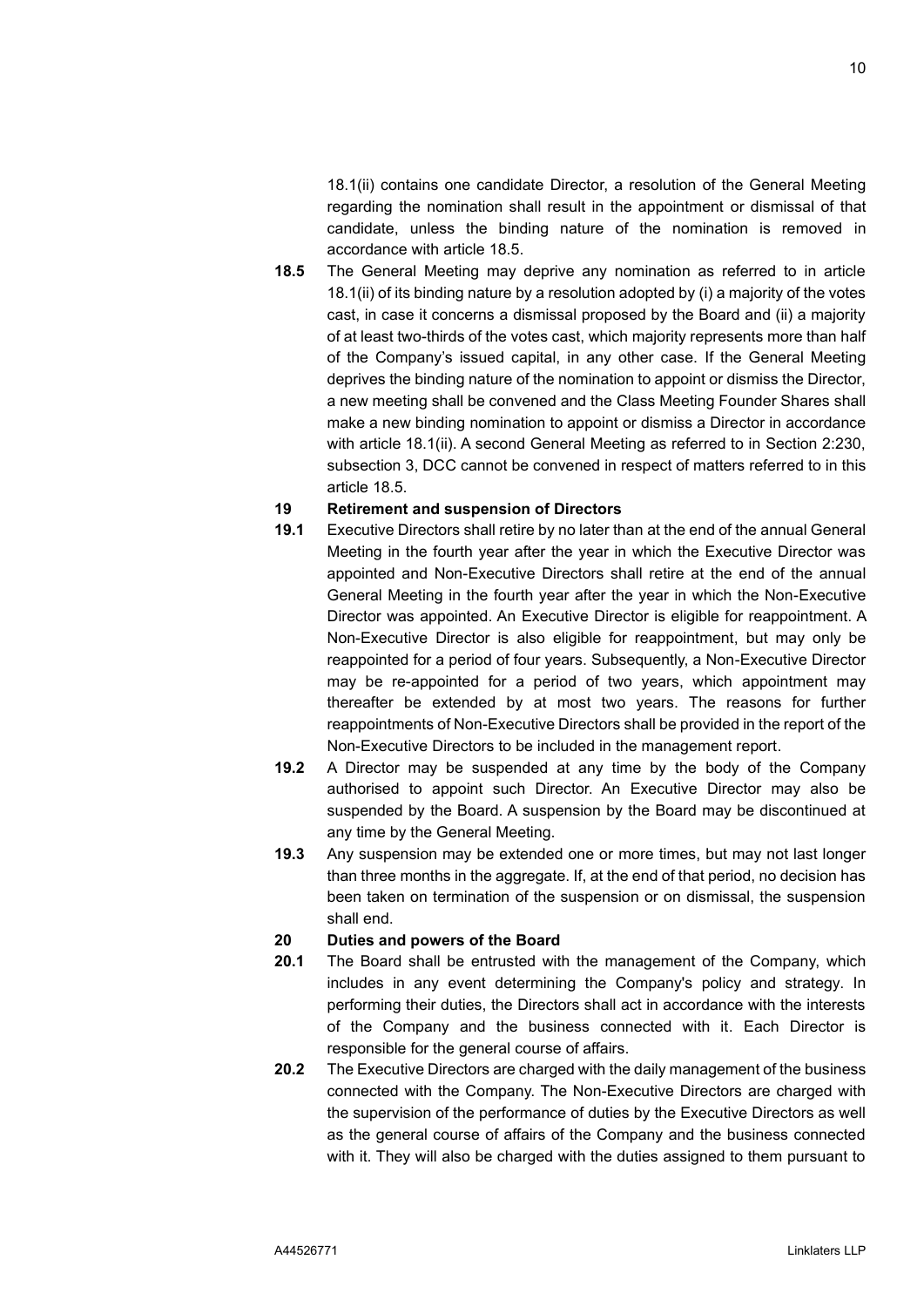these articles of association, the rules referred to in articles [20.3](#page-11-0) and [22.1,](#page-11-1) or a resolution of the Board.

- <span id="page-11-0"></span>**20.3** In addition to article [20.2,](#page-10-1) the Board may assign duties and powers to individual Directors. This may also include a delegation of decision-making power, provided this is laid down in writing. A Director to whom powers of the Board are delegated, must comply with the rules set in relation thereto by the Board.
- <span id="page-11-2"></span>**20.4** The Board may establish such committees as it deems necessary. The Board appoints and dismisses the members of each committee, determines the tasks of each committee and may establish rules regarding the working methods and decision-making process of each committee. Such rules shall be put in writing. The Board may, at any time, change the duties and composition of each committee and the rules referred to in this article [20.4.](#page-11-2)

#### **21 Board Chair and Board Vice-Chair**

- **21.1** The Board shall designate a Board Chair and may designate a Board Vice-Chair from amongst the Non-Executive Directors for such period as the Board may determine, provided that such designation shall terminate ultimately at the moment the Board Chair or Vice-Board Chair, as applicable, ceases to be a Non-Executive Director.
- **21.2** If the Board Chair is absent, the Board Vice-Chair shall be entrusted with the duties entrusted to the Board Chair by Dutch law, these articles of association or otherwise.

# **22 Meetings and decision-making process of the Board**

- <span id="page-11-1"></span>**22.1** The Board may establish rules regarding its working methods and decisionmaking process. Such rules shall be put in writing.
- <span id="page-11-3"></span>**22.2** A Director shall not take part in the discussions and decision-making by the Board if such Director has a direct or indirect personal interest therein that conflicts with the interests of the Company or the business connected with it. If all Directors have such conflict of interest, the resolution shall nevertheless be adopted by the Board. The preceding sentences shall apply by analogy to a Director who is involved in a related party transaction as referred to in Section 2:169 DCC in conjunction with Section 2:187 DCC.
- **22.3** If pursuant to the rules referred to in article [22.1](#page-11-1) a resolution can only be adopted with a vote in favour of a specific Director, and the relevant resolution cannot be adopted due to the relevant Director having a conflict of interest within the meaning of article [22.2,](#page-11-3) the aforementioned rules may provide that the relevant resolution may nevertheless be adopted by a unanimous vote of all Directors then in office in respect of whom no conflict of interest within the meaning of article [22.2](#page-11-3) exists.
- **22.4** Third parties may rely on a written statement by the Board Chair regarding resolutions adopted by the Board or a committee of the Board. In the latter case, third parties may further rely on a written statement by the chairperson of such committee.

#### **23 Remuneration**

<span id="page-11-4"></span>**23.1** The Company has a policy on the remuneration of the Board. The policy shall be adopted by the General Meeting at the proposal of the Board. The Executive Directors shall not take part in the discussions and decision-making by the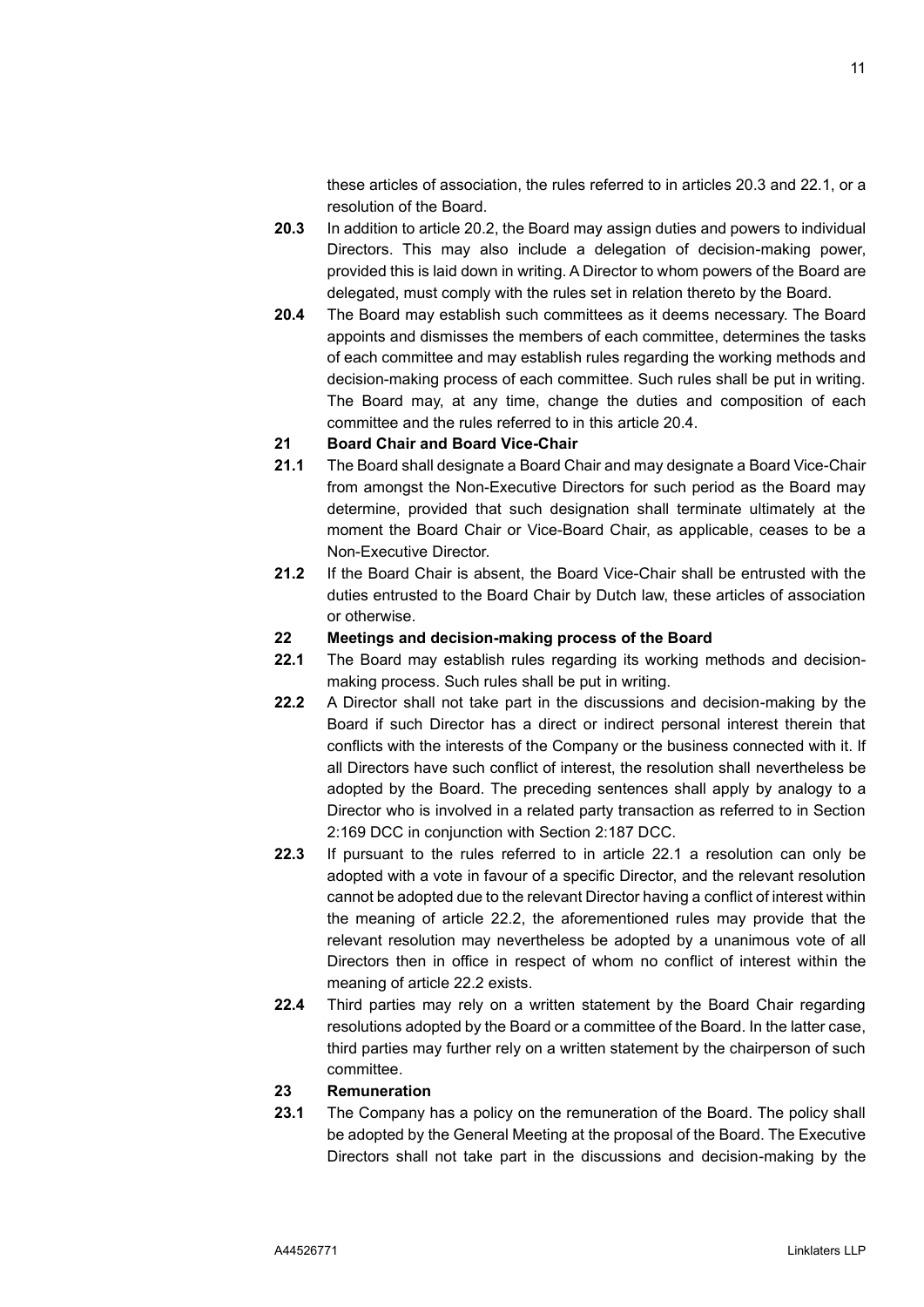Board on this proposal. The policy shall again be submitted to the General Meeting for adoption at least every four years after its previous adoption. A resolution to adopt the policy shall be adopted by the General Meeting by a majority of more than half of the votes cast.

- **23.2** With due observance of the policy referred to in article [23.1,](#page-11-4) the authority to establish the remuneration and other terms of service for Executive Directors is vested in the Board. The Executive Directors shall not take part in the discussions and decision-making by the Board on this.
- **23.3** With due observance of the policy referred to in article [23.1,](#page-11-4) the authority to establish the remuneration for Non-Executive Directors is vested in the General Meeting.
- **23.4** Arrangements concerning remuneration of Executive Directors in the form of Shares or rights to subscribe for Shares, shall be submitted by the Board to the General Meeting for approval. Such arrangements must, at a minimum, state the number of Shares or rights to subscribe for Shares that may be granted and the criteria that apply to the granting of such Shares or rights to subscribe for Shares and the amendment of such arrangements.
- **23.5** The Company shall prepare a remuneration report which shall be put on the agenda of the annual General Meeting for an advisory vote. The remuneration report shall include an explanation on how last year's advisory vote of the General Meeting has been taken into account.

# **24 Representation**

- **24.1** The Company shall be represented by the Board. The CEO, acting individually, shall also be authorised to represent the Company.
- **24.2** The Board may appoint officers with general or limited power to represent the Company. Each officer shall be competent to represent the Company, subject to the restrictions imposed upon or after appointment by the Board. The Board shall determine each officer's title.

# <span id="page-12-3"></span>**25 Indemnification of Directors**

- <span id="page-12-1"></span><span id="page-12-0"></span>**25.1** Unless otherwise provided by the laws of the Netherlands, the following shall be reimbursed by the Company to current and former Directors (each an "**Indemnified Person**"):
	- (a) the reasonable costs of conducting a defence against claims or threatened claims based on acts or failures to act in the exercise of their duties or any other duties currently or previously performed by them at the request of the Company;
	- (b) any damages or fines payable by them as a result of an act or failure to act as referred to under [\(a\)](#page-12-1) above;
	- (c) any amounts owed by them due to settlements reasonably concluded by them in respect of an act or failure to act as referred to under [\(a\)](#page-12-1) above; and/or
	- (d) the reasonable costs of appearing in other legal proceedings in which they are involved as current or former Directors, with the exception of proceedings primarily aimed at pursuing a claim on their own behalf.
- <span id="page-12-2"></span>**25.2** An Indemnified Person shall not be entitled to reimbursements as referred to in article [25.1](#page-12-0) to the extent that:
	- (a) the competent court or, in case of arbitration, the arbitrator has established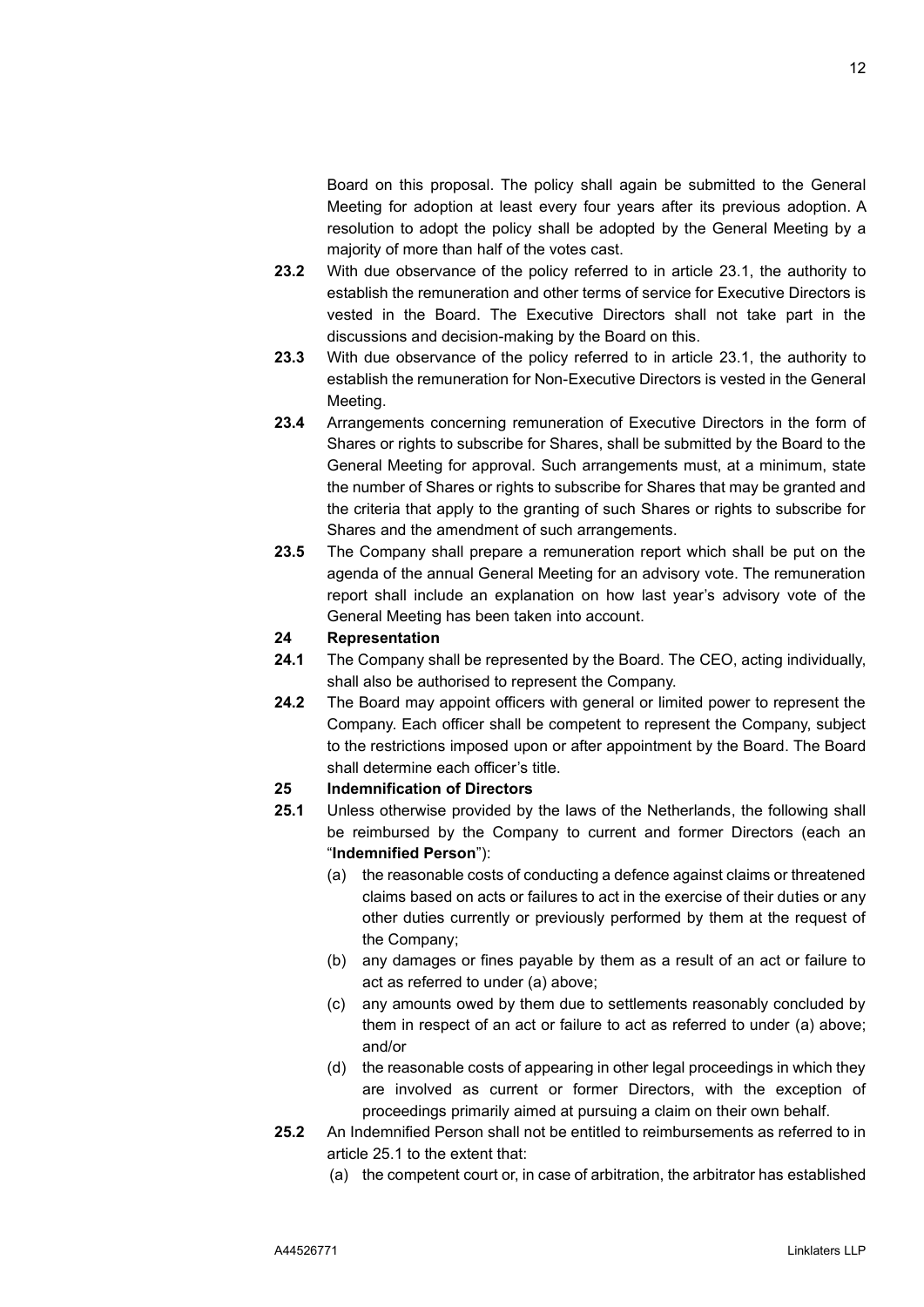in a final and conclusive decision that is not open to challenge or appeal that the act or failure to act of the Indemnified Person may be characterised as wilful, intentionally reckless or seriously culpable conduct, unless the laws of the Netherlands provide otherwise or this would, in view of the circumstances of the case, be unacceptable according to standards of

(b) the costs and/or the decrease in assets of the Indemnified Person are covered by an insurance and the insurer paid out such costs or the decrease in assets in full.

In each such event, the Indemnified Person shall repay the amounts reimbursed by the Company without delay.

**25.3** The Company shall reimburse the costs and/or the decrease in assets immediately upon receipt of an invoice or other document evidencing the costs or the decrease in assets of the Indemnified Person, under the condition that the Indemnified Person committed to the Company in writing to repay such costs and compensation upon the occurrence of any repayment obligation as referred to in article [25.2.](#page-12-2)

reasonableness and fairness; and/or

- **25.4** The Indemnified Person shall follow the Company's instructions with respect to the manner of conducting a defence and shall discuss the manner of conducting a defence with the Company in advance. The Indemnified Person shall require prior written approval of the Company for (i) acknowledgement of personal liability, (ii) a waiver of the right to conduct a defence and (iii) the entry into any settlement.
- **25.5** The Company may take out liability insurance for the benefit of any Indemnified Person.
- **25.6** The Board may further implement any of the provisions of this article [25.](#page-12-3)
- **25.7** This article [25](#page-12-3) may be amended without the consent of the Indemnified Persons, provided that this shall not affect any indemnification previously granted for any claims of costs and other payments as referred to in this article [25](#page-12-3) if those have arisen from an act or failure to act by an Indemnified Person at a time at which the indemnification was in full force and effect.

#### <span id="page-13-1"></span>**26 Approval of Board resolutions**

- <span id="page-13-0"></span>**26.1** Resolutions of the Board entailing a significant change in the identity or character of the Company or its business are subject to the approval of the General Meeting, including in any case:
	- (a) the transfer of (nearly) the entire business of the Company to a third party;
	- (b) entering into or terminating long-term co-operations of the Company or a Subsidiary with another legal entity or company or as fully liable partner in a limited partnership or general partnership, if this co-operation or termination is of major significance for the Company; or
	- (c) acquiring or disposing by the Company or a Subsidiary of participating interests in the capital of a company, with a value equal to at least onethird of the sum of the assets of the Company as shown on its balance sheet with explanatory notes or, if the Company prepares a consolidated balance sheet, its consolidated balance sheet with explanatory notes according to the last adopted annual accounts of the Company.
- **26.2** In addition to article [26.1,](#page-13-0) a resolution of the Board to complete a Business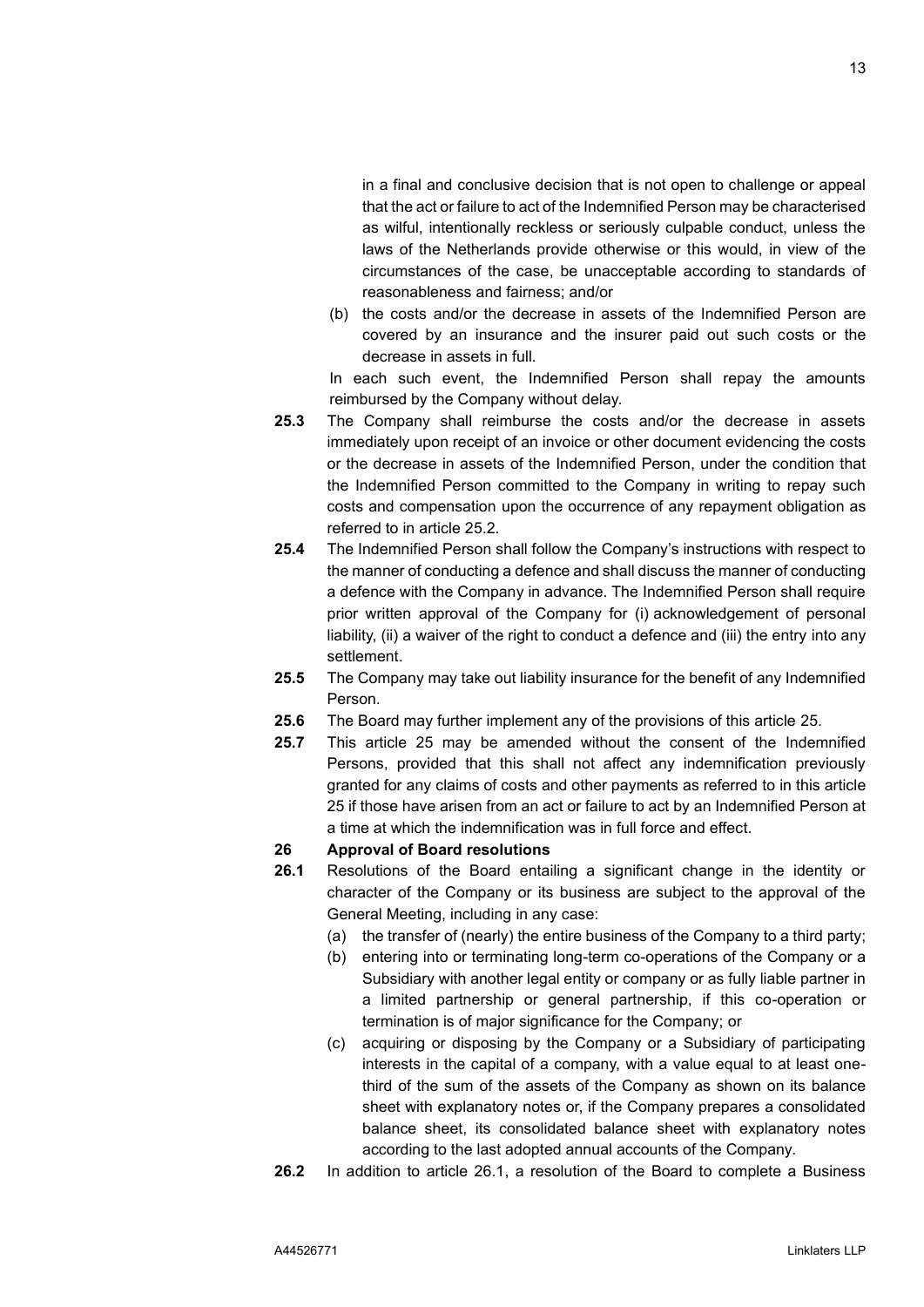Combination is subject to the approval of the General Meeting.

- **26.3** The absence of approval by the General Meeting of a resolution as referred to in this article [26](#page-13-1) shall not affect the authority of the Board or the Directors to represent the Company.
- **26.4** The Board shall be authorised to perform legal acts relating to non-cash contributions on Shares and other legal acts as referred to in Section 2:204 DCC without prior approval of the General Meeting.
- **26.5** The instruction of the General Meeting to the Board to apply for the Company's bankruptcy can only be made at the proposal of the Board.

#### **27 Vacancy or Inability in respect of Directors**

- **27.1** If a seat of an Executive Director is vacant or upon the Inability of an Executive Director, the remaining Executive Directors or Executive Director shall be temporarily entrusted with the management of the Company. If due to vacant seats or Inability no Executive Directors are in office and able to perform their duties, one or more persons to be designated for that purpose by the Non-Executive Directors shall be temporarily entrusted with the management of the Company.
- **27.2** If a seat of a Non-Executive Director is vacant or upon the Inability of a Non-Executive Director, the remaining Non-Executive Directors or Non-Executive Director shall be temporarily entrusted with the performance of the duties and the exercise of the authorities of that Non-Executive Director. If due to vacant seats or Inability no Non-Executive Directors are in office and able to perform their duties, one or more persons to be designated for that purpose by the Class Meeting Founder Shares shall be temporarily entrusted with the performance of the duties and the exercise of the authorities of the Non-Executive Directors.

## **28 Financial year and annual accounts**

- **28.1** The Company's financial year shall be the calendar year.
- **28.2** Annually, within the earlier of (i) the term provided under the laws of the Netherlands and (ii) the term provided under the laws of Italy, the Board shall prepare annual accounts and the management report, and shall deposit the same at the Company's office for inspection by the Shareholders and the other Persons with Meeting Rights.
- **28.3** The annual accounts shall consist of a balance sheet, a profit and loss account and explanatory notes.
- **28.4** The annual accounts shall be signed by the Directors. If the signature of one or more of them is missing, this shall be stated and reasons for this omission shall be given.

## <span id="page-14-1"></span>**29 Auditor**

- <span id="page-14-0"></span>**29.1** The General Meeting or, if it fails to do so, the Board, shall instruct an auditor to audit the annual accounts prepared by the Board in accordance with Section 2:393, subsection 3, DCC. If and to the extent required by the laws of the Netherlands, the Executive Directors shall not take part in the discussions and decision-making by the Board on this. The auditor shall report to the Board with regard to the auditor's audit and present the result thereof in an opinion.
- **29.2** Prior to instructing an auditor in accordance with article [29.1,](#page-14-0) the Company shall notify the AFM regarding the proposed auditor, in accordance with Section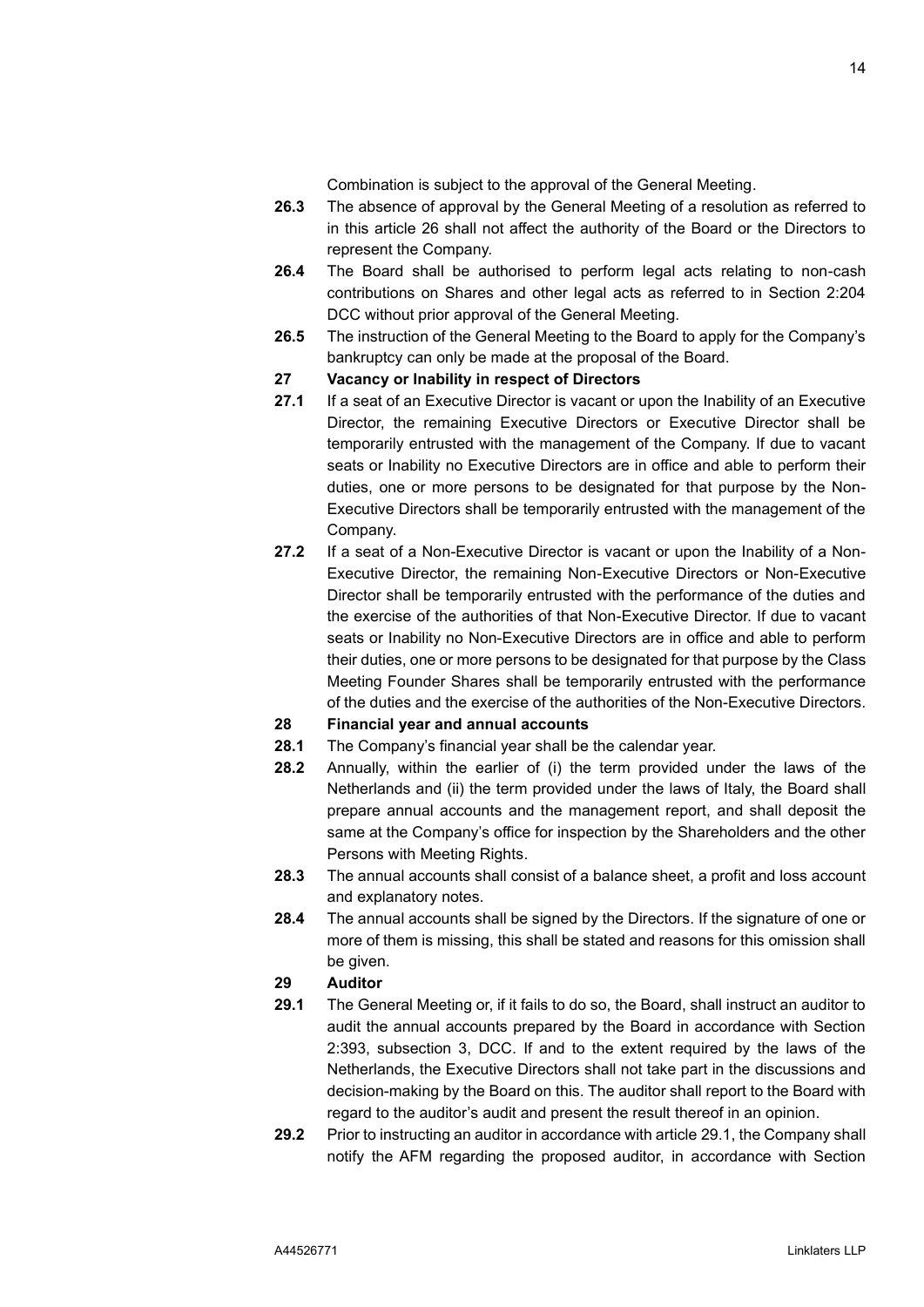2:393, subsection 1, DCC.

- **30 Adoption of the annual accounts and release from liability**
- **30.1** The General Meeting shall adopt the annual accounts.
- **30.2** A proposal concerning release of the Executive Directors from liability for the management pursued and the Non-Executive Directors for the performance of their duties, insofar as the exercise of their duties is reflected in the annual accounts or otherwise disclosed to the General Meeting prior to the adoption of the annual accounts, shall be brought up for discussion separately at the General Meeting at which it is resolved to adopt the annual accounts.

#### **31 Profits and distributions**

- <span id="page-15-0"></span>**31.1** From the profits accrued in a financial year one euro (EUR 1.00) shall be allocated to the Profit Reserve Founder Share F1. The Board may resolve that profits remaining thereafter shall be fully or partially added to other reserves and may also resolve how losses are allocated.
- **31.2** The General Meeting is authorised to allocate the profits remaining after application of article [31.1](#page-15-0) and to declare distributions to the holders of Ordinary Shares, each at the proposal of the Board, provided that no further profits shall be allocated to the Profit Reserve Founder Share F1. The Founder Shares shall not share in any profits nor in the reserves of the Company other than as provided for in article [43.](#page-21-0)
- **31.3** The Board may resolve to make (interim) distributions out of the Company's profits or any of the Company's reserves, other than the Profit Reserve Founder Share F1. Any such distribution shall be made to the holders of Ordinary Shares in proportion to the aggregate number of Ordinary Shares held by each with due regard to article [14.6.](#page-8-1)
- **31.4** A resolution to make a distribution on Ordinary Shares will have no effect for as long as the Board has not granted its approval thereto.
- **31.5** If the Company is required to maintain reserves pursuant to the laws of the Netherlands, distributions on Ordinary Shares may be made only up to an amount which does not exceed the amount of the Distributable Equity.
- **31.6** The Board may decide that a distribution on Ordinary Shares shall be made in kind. The Board may further decide that a distribution on Ordinary Shares shall take place as a payment in Shares, or decide that Shareholders shall have the option to receive a distribution as a cash payment and/or as a payment in Shares, out of the profit and/or at the expense of any reserve of the Company and subject to such conditions as determined by the Board.
- <span id="page-15-1"></span>**31.7** No distributions shall be made on Ordinary Shares held by the Company in its own capital, unless these Ordinary Shares have been pledged or a usufruct has been created in these Ordinary Shares and the authority to collect distributions or the right to receive distributions respectively accrues to the pledgee or the usufructuary respectively. For the computation of distributions, the Ordinary Shares on which no distributions shall be made pursuant to this article [31.7](#page-15-1) shall not be taken into account.

## **32 Payment of distributions**

**32.1** Distributions on Ordinary Shares shall be made payable in the manner and at such date as the Board shall determine.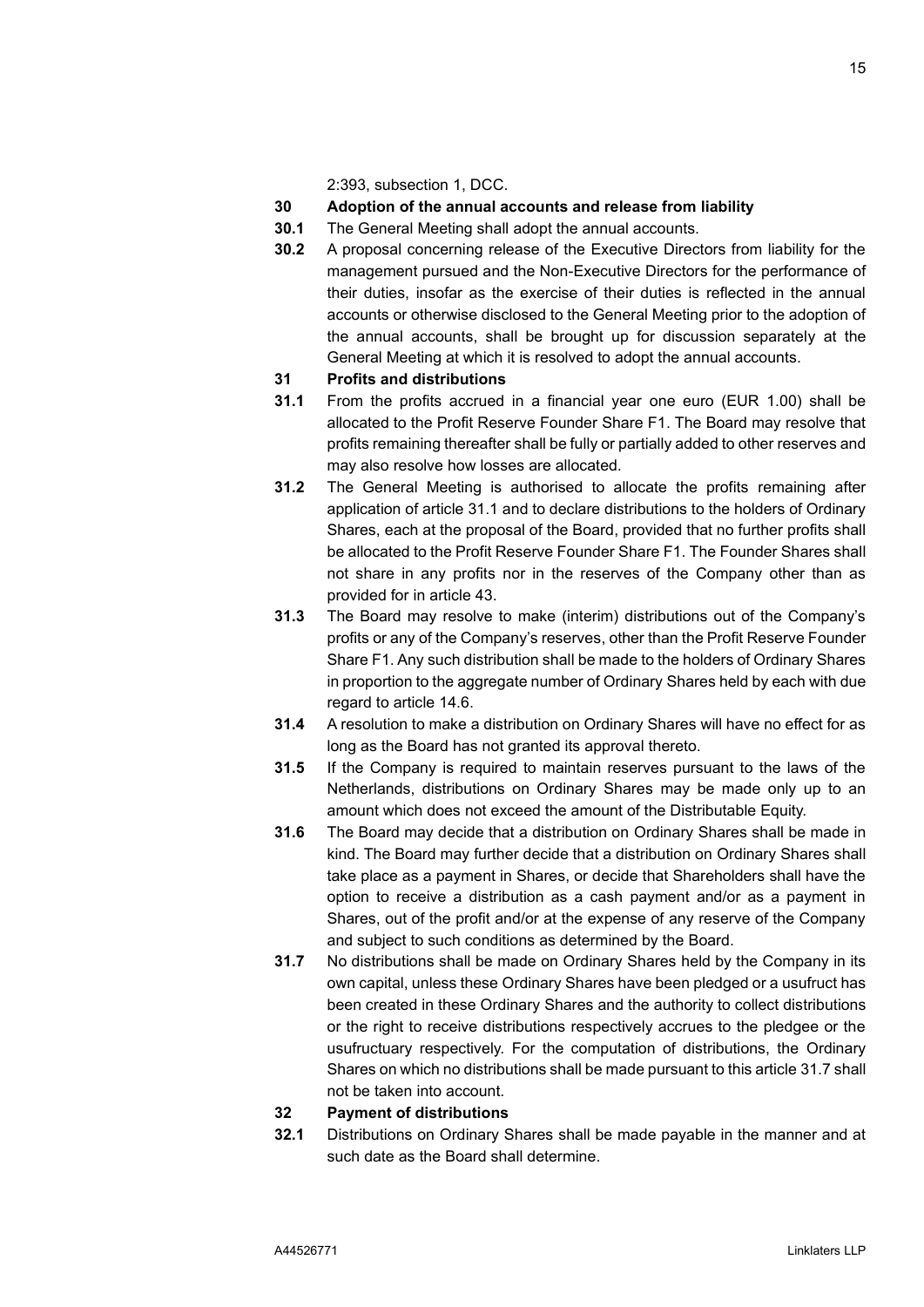- **32.2** The Board may determine that distributions on Shares will be made payable either in euro or in another currency.
- **32.3** A claim of a Shareholder for payment of a distribution on Shares shall be barred after five years have elapsed. Any such distributions will be forfeited to the Company and will be added to the reserves.
- **32.4** In relation to distributions on Ordinary Shares included in the Collective Depot or Giro Depot, the Company will be discharged from all obligations towards the relevant Shareholders by making these distributions available to the Central Institute or the relevant Intermediary, as the case may be.

#### **33 General Meetings**

- **33.1** The annual General Meeting shall be held within six months after the end of the financial year.
- **33.2** Other General Meetings will be held as often as the Board deems necessary.

#### <span id="page-16-0"></span>**34 Notice and agenda of General Meetings**

- <span id="page-16-4"></span>**34.1** Notice of General Meetings shall be given by or on behalf of the Board.
- <span id="page-16-3"></span>**34.2** Notice of the meeting shall be given with due regard to the notice period prescribed by the laws of the Netherlands. The notice of the meeting will be given by way of an announcement on the website of the Company and/or through other means of electronic public announcement and shall be in accordance with the requirements of the laws of the Netherlands and the applicable regulations pursuant to the listing of the Shares on the regulated market operated by Euronext Amsterdam N.V.
- **34.3** The notice of the General Meeting shall specify the business to be discussed.
- <span id="page-16-1"></span>**34.4** Shareholders and/or other Persons with Meeting Rights alone or jointly representing in the aggregate at least such part of the Company's issued capital as prescribed by the laws of the Netherlands for this purpose, may request the Board in writing to convene a General Meeting, stating specifically the business to be discussed. If the Board has not given proper notice of a General Meeting following receipt of such request such that the General Meeting can be held within the relevant period prescribed by the laws of the Netherlands after receipt of the request, the applicants may be authorised by the court in preliminary relief proceedings to convene a General Meeting themselves.
- <span id="page-16-2"></span>**34.5** Items, for which a written request has been filed to discuss them, by one or more Shareholders and/or other Persons with Meeting Rights, alone or jointly representing at least such part of the Company's issued capital as prescribed by the laws of the Netherlands for this purpose, shall be included in the notice or announced in the same manner, provided that the Company received the request no later than on the sixtieth day before the day of the General Meeting. These matters shall not be considered to have been proposed by the Board, unless the Board has explicitly indicated to support the discussions and decision-making by the General Meeting on the item concerned in the agenda or the explanatory notes thereto, and that the item concerned should therefore be considered to have been proposed by the Board.
- <span id="page-16-5"></span>**34.6** Shareholders and/or other Persons with Meeting Rights who wish to exercise their rights pursuant to the articles [34.4](#page-16-1) and [34.5](#page-16-2) must first notify the Board of such intention.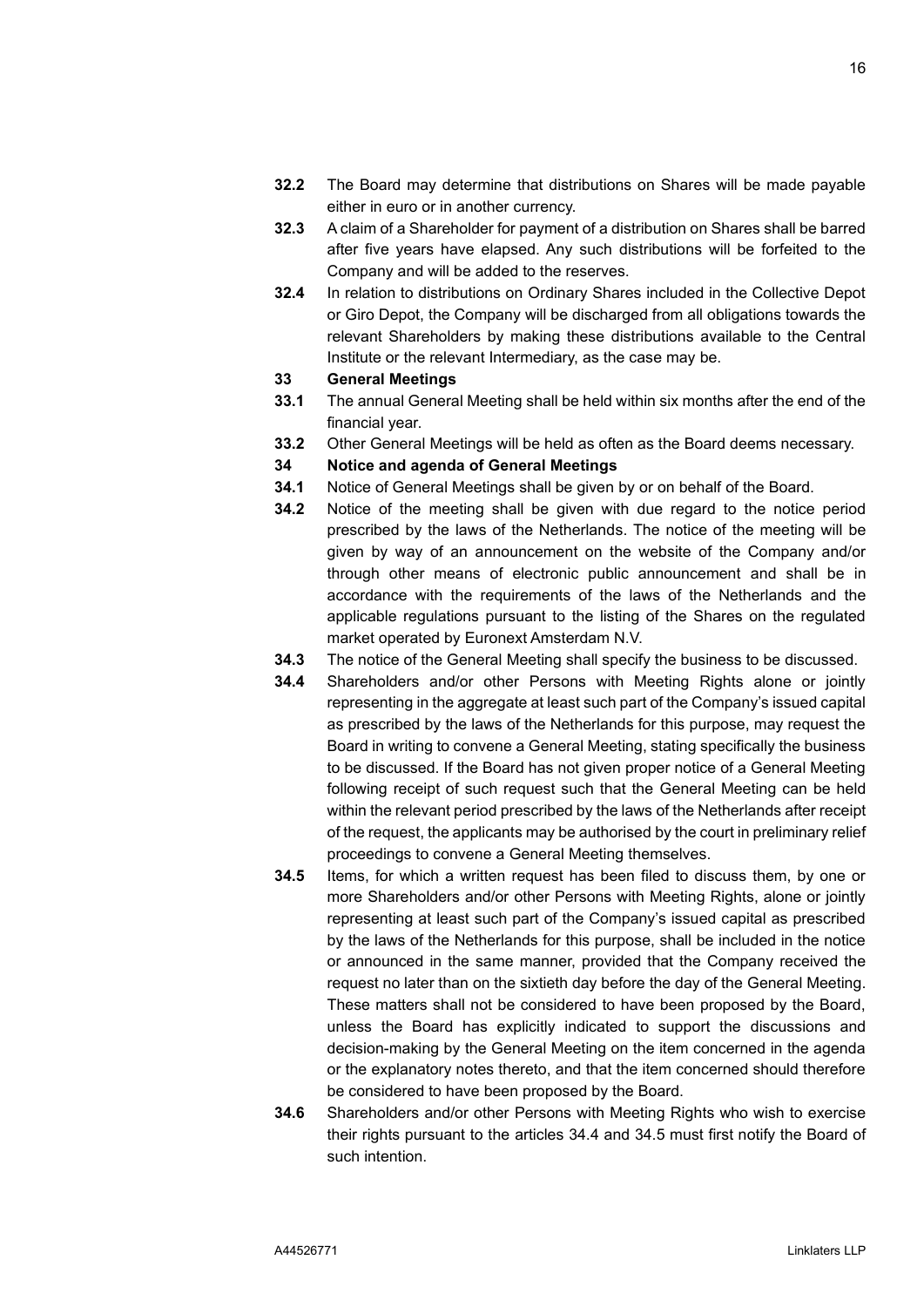- **34.7** With due observance of article [34.2,](#page-16-3) Shareholders and other Persons with Meeting Rights may also be given notice in writing. The providing of an electronic mail address by a Shareholder or other Person with Meeting Rights to the Company will constitute evidence of that person's consent to receiving notices electronically, unless the contrary is proven.
- **34.8** This article [34](#page-16-0) shall apply by analogy to other announcements, notices and notifications to Shareholders and other Persons with Meeting Rights.

#### <span id="page-17-6"></span>**35 Venue of General Meetings**

General Meetings are held in the municipality in which, according to these articles of association, the Company has its official seat, or in any other place in the Netherlands.

- <span id="page-17-1"></span>**36 Admittance to General Meetings, Meeting Rights and voting rights**
- <span id="page-17-3"></span>**36.1** The Meeting Rights accrue to each Shareholder and each other Person with Meeting Rights. Each Shareholder, each pledgee and each usufructuary to whom the voting rights accrue shall be entitled to exercise the voting rights in the General Meeting. Shareholders and other Persons with Meeting Rights may be represented in a meeting by a proxy authorised in writing.
- <span id="page-17-2"></span>**36.2** For each General Meeting a statutory record date will be applied to determine which persons shall have Meeting Rights and/or voting rights. The record date and the manner in which Shareholders and other Persons with Meeting Rights can register and exercise their rights will be set out in the notice of the General Meeting.
- <span id="page-17-4"></span>**36.3** Each Shareholder and other Person with Meeting Rights or such person's proxy authorised in writing, will only be admitted to the meeting after having notified the Company of their intention to attend the meeting in writing at the address and by the date specified in the notice of the General Meeting. Each proxy shall be required to produce evidence in writing of its mandate.
- <span id="page-17-0"></span>**36.4** The Board may determine that the Meeting Rights and the voting rights may be exercised by electronic means of communication, either in person or by a proxy authorised in writing. In order to do so, a Person with Meeting Rights, or such person's proxy authorised in writing, must, through the electronic means of communication, be identifiable, be able to directly observe the proceedings at the meeting and, if the voting rights accrue to such person, be able to exercise the voting rights. The Board may also decide that Persons with Meeting Rights can participate in the discussion via electronic means of communication.
- <span id="page-17-5"></span>**36.5** The Board may attach further conditions to the use of the electronic means of communication as referred to in article [36.4,](#page-17-0) provided that such conditions are reasonable and necessary for the identification of a Shareholder, any other Person with Meeting Rights or their proxy authorised in writing, and the reliability and safety of the communication. Such further conditions will be set out in the notice of the General Meeting. Any non- or malfunctioning of the means of electronic communication used is at the risk of the Shareholder, other Person with Meeting Rights or such person's proxy authorised in writing using the same.
- **36.6** The secretary of the meeting will arrange for the keeping of an attendance list in respect of each General Meeting. The attendance list will contain in respect of each person with voting rights present or represented: such person's name,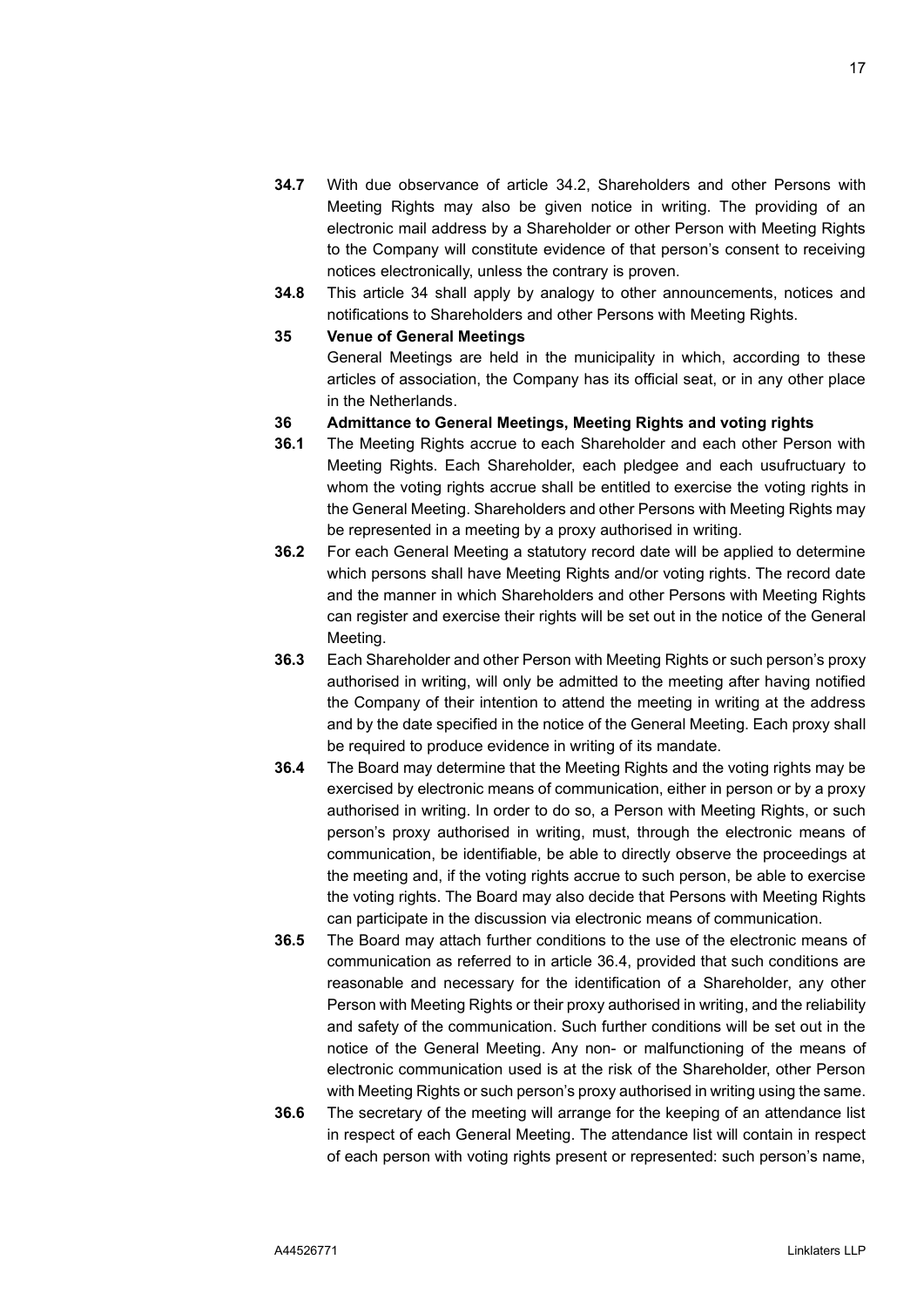the number of votes that can be exercised by such person and, if applicable, the name of such person's representative. The attendance list will furthermore contain the aforementioned information in respect of persons with voting rights who participate in the meeting in accordance with article [36.4](#page-17-0) or who have cast their votes in the manner referred to in article [38.6.](#page-19-0) The chairperson of the meeting can decide that also the name and other information about other persons present will be recorded in the attendance list. The Company is authorised to apply such verification procedures as it reasonably deems necessary to establish the identity of the Persons with Meeting Rights and, where applicable, the identity and authority of proxies.

- **36.7** The Directors shall have the right to attend the General Meeting in person and to address the meeting. The Directors will further have the right to cast an advisory vote in General Meetings. The auditor referred to in article [29](#page-14-1) is also authorised to attend and address the General Meeting at which it is proposed to adopt the annual accounts of the Company.
- **36.8** The chairperson of the meeting shall decide on the admittance to the meeting of other persons than those aforementioned in this article [36.](#page-17-1)
- <span id="page-18-1"></span>**37 Board Chair and secretary of General Meetings; order of the meeting**
- **37.1** The General Meetings shall be presided over by the Board Chair. In the Board Chair's absence, the Non-Executive Directors present at the meeting shall appoint a chairperson from among their midst. If no Non-Executive Directors are present, the Executive Directors present at the meeting shall appoint a chairperson from among their midst. If no such appointment is made, the chairperson of the meeting shall be appointed by the General Meeting.
- **37.2** The chairperson of the meeting shall appoint a secretary for the meeting.
- **37.3** With due observance of the agenda of the meeting, the chairperson of the meeting may determine the order of proceedings at a meeting.
- **37.4** The chairperson of the meeting may further, in the interest of the meeting being conducted in an orderly fashion, restrict the time for which Shareholders and other Persons with Meeting Rights may speak, and/or take other measures that the chairperson of the meeting considers desirable for the efficient and orderly conduct of the business of the meeting.

#### **38 Resolutions in General Meetings**

- **38.1** Each Ordinary Share and each Founder Share confers the right to cast one vote in the General Meeting.
- **38.2** The Founder Share F1 confers the right to cast four votes in the General Meeting for each Founder Share issued and outstanding at the record date of that General Meeting determined in accordance with article [36.2.](#page-17-2)
- <span id="page-18-0"></span>**38.3** In the General Meeting, no voting rights may be exercised for Shares held by the Company or a Subsidiary, nor for Shares for which the Company or a Subsidiary holds the depositary receipts. However, pledgees and usufructuaries of Shares owned by the Company or a Subsidiary are not excluded from exercising voting rights if the right of pledge or the right of usufruct respectively was created before the Share was owned by the Company or such Subsidiary. The Company or a Subsidiary may not exercise voting rights for a Share in which it holds a right of pledge or a right of usufruct.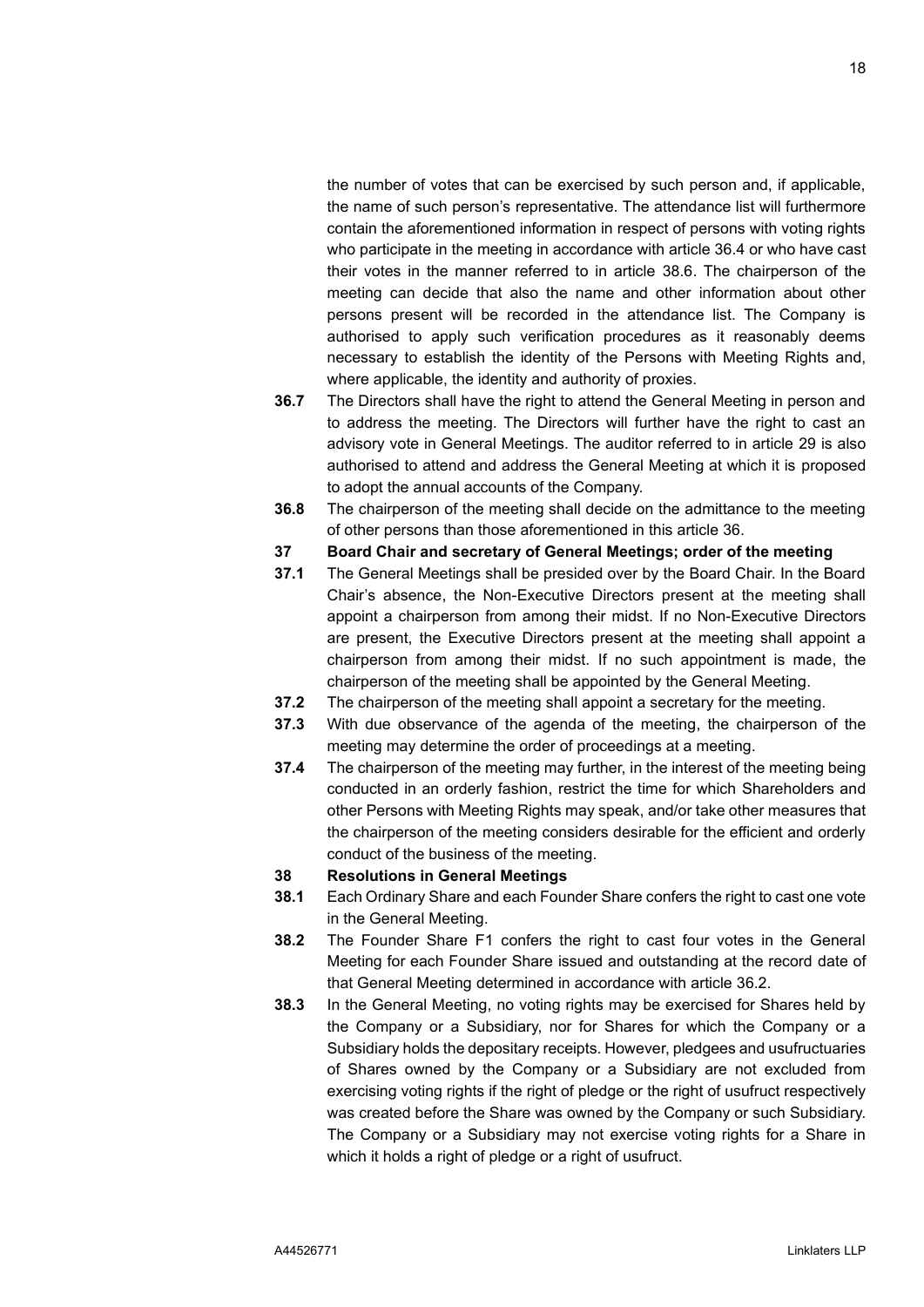- **38.4** To the extent that the laws of the Netherlands or these articles of association do not provide otherwise, all resolutions of the General Meeting shall be adopted by a majority of more than half of the votes cast, without a quorum being required.
- <span id="page-19-3"></span>**38.5** If there is a tie in voting, the proposal is rejected.
- <span id="page-19-0"></span>**38.6** The Board may determine that votes cast by electronic means of communication prior to the General Meeting shall be treated equally to votes cast during the meeting. Such votes may not be cast before the statutory record date referred to in article [36.2.](#page-17-2) Without prejudice to article [36,](#page-17-1) the notice of the General Meeting must state how persons entitled to vote may exercise their rights prior to the meeting.
- **38.7** The chairperson of the meeting will decide whether and to what extent votes are taken orally, in writing, electronically or by acclamation.
- **38.8** Blank and invalid votes shall not be counted as votes.
- <span id="page-19-5"></span>**38.9** The secretary of a General Meeting shall keep minutes of the proceedings at the meeting. The minutes shall be adopted by the chairperson and the secretary of the meeting and as evidence thereof shall be signed by them.
- <span id="page-19-4"></span>**38.10** The Board shall keep record of all resolutions adopted by the General Meeting. If the Board is not represented at a meeting, the chairperson of the meeting shall ensure that the Board is provided with a transcript of the resolutions adopted, as soon as possible after the meeting. The records shall be deposited at the Company's office for inspection by the Shareholders and the other Persons with Meeting Rights. On application, each of them shall be provided with a copy of or an extract from the records, at not more than cost price.
- <span id="page-19-2"></span>**39 Resolutions in Class Meetings Founder Shares and Class Meetings Founder Share F1**
- **39.1** Resolutions of the Class Meeting Founder Shares and the Class Meeting Founder Share F1 shall be adopted in a meeting of holders of the relevant class of Shares.
- **39.2** A Class Meeting of the relevant class of Shares is held as often as the Board or a holder of the relevant class of Shares deems necessary and such meetings are convened by the Board or a holder of the relevant class of Shares.
- <span id="page-19-1"></span>**39.3** Notice of the relevant Class Meeting shall be given no later than on the eighth day prior to the day of the meeting. The notice of the meeting shall specify the business to be discussed. Other business not specified in such notice may be announced at a later date, with due observance of the term referred to in this article [39.3.](#page-19-1)
- **39.4** The notice of the meeting shall be sent to the addresses of the holders of the relevant class of Shares and the other Persons with Meeting Rights with respect to the relevant class of Shares shown in the register referred to in article [5.](#page-5-4) With the consent of a Shareholder or another Person with Meeting Rights, notice of the meeting may also be given by a legible and reproducible message sent through electronic means of communication to the address provided to the Company for that purpose by the holder of the relevant class of Shares or other Persons with Meeting Rights with respect to the relevant class of Shares.
- **39.5** Each Share of the relevant class confers the right to cast one vote in the relevant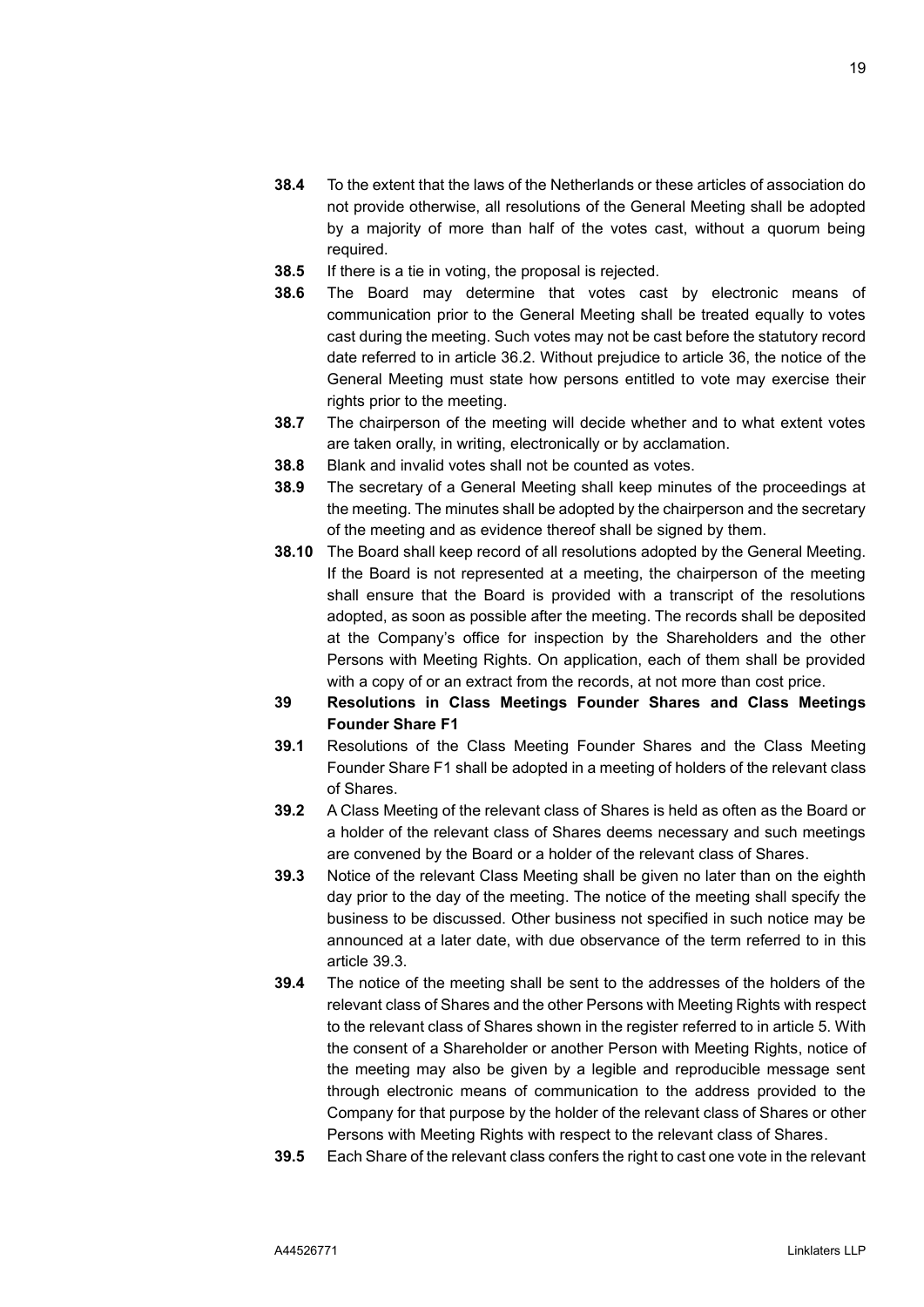Class Meeting. To the extent that the laws of the Netherlands do not provide otherwise, all resolutions of the relevant Class Meeting shall be adopted by a majority of more than half of the votes cast, without a quorum being required.

- <span id="page-20-0"></span>**39.6** With due observance of the provisions of this articl[e 39,](#page-19-2) the provisions of articles [36.1,](#page-17-3) [36.3,](#page-17-4) [36.4,](#page-17-0) [36.5,](#page-17-5) [38.3](#page-18-0) and [38.5](#page-19-3) through [38.10](#page-19-4) with respect to General Meetings shall apply by analogy to each relevant Class Meeting. The Directors may be invited to attend the relevant Class Meeting but do not have an advisory vote in such meeting or Meeting Rights in respect of such meeting.
- **39.7** Holders of Shares of the relevant class may adopt resolutions of the relevant Class Meeting other than in a meeting, provided that all Persons with Meeting Rights with respect to the relevant class of Shares have consented to this manner to adopt a resolution. In case of adoption of resolutions other than in a meeting, the votes shall be cast in writing. The requirement that votes must be cast in writing shall have been met if the resolutions have been put in writing specifying the way in which each relevant holder of the relevant class of Shares has cast such holder's vote. The Directors do not have to be given the opportunity to give advice prior to the decision-making. Each holder of the relevant class of Shares must ensure that the Board is informed of the resolutions thus adopted as soon as possible in writing. The Board shall keep record of the resolutions adopted.
- **39.8** The provisions of article [38.3](#page-18-0) in conjunction with article [39.6](#page-20-0) regarding the inability to cast votes shall not apply in respect of the relevant class of Shares, if and for so long as no vote can be cast on any of the relevant class of Shares in the relevant Class Meeting pursuant to articles [38.3](#page-18-0) and [39.6.](#page-20-0)
- <span id="page-20-1"></span>**40 Resolutions in Class Meetings Ordinary Shares**
- **40.1** Resolutions of a Class Meeting Ordinary Shares shall be adopted in a meeting of holders of Ordinary Shares.
- **40.2** Class Meetings Ordinary Shares are held as often as the Board deems necessary and such meetings are convened by the Board.
- **40.3** Each Ordinary Share confers the right to cast one vote in the Class Meeting Ordinary Shares.
- <span id="page-20-2"></span>**40.4** With due observance of the provisions of this articl[e 40,](#page-20-1) the provisions of articles [34.1](#page-16-4) through [34.6,](#page-16-5) [35,](#page-17-6) [36,](#page-17-1) [37](#page-18-1) and [38.3](#page-18-0) through [38.9](#page-19-5) with respect to General Meetings shall apply by analogy to Class Meetings Ordinary Shares.
- **40.5** The provisions of article [38.3](#page-18-0) in conjunction with article [40.4](#page-20-2) regarding the inability to cast votes shall not apply in respect of the Ordinary Shares, if and for so long as no vote can be cast on any of the Ordinary Shares in the Class Meeting Ordinary Shares pursuant to articles [38.3](#page-18-0) and [40.4.](#page-20-2)

## **41 Amendment of articles of association**

The General Meeting may resolve to amend these articles of association at the proposal of the Board. When a proposal to amend these articles of association is to be made to the General Meeting, the notice of the General Meeting must state so and a copy of the proposal, including the verbatim text thereof, shall be deposited and kept available at the Company's office for inspection by the Shareholders and the other Persons with Meeting Rights, until the conclusion of the meeting.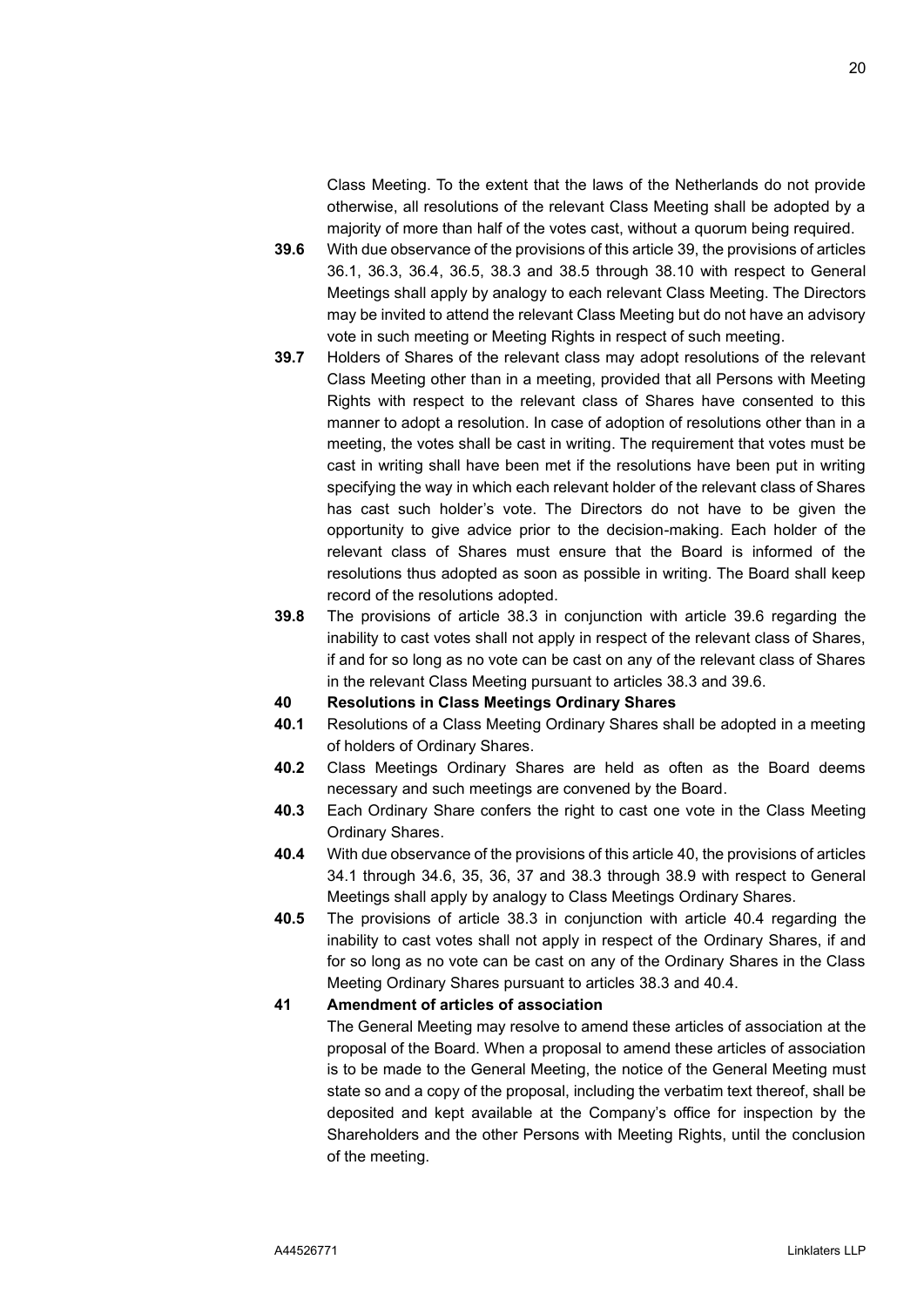### **42 Statutory merger and statutory demerger**

- **42.1** The Company may enter into a statutory merger with one or more other legal entities. The resolution to effect a merger shall be adopted by the General Meeting at the proposal of the Board. The resolution to effect a merger may be adopted by the Board if the Company is the acquiring company in the merger.
- **42.2** The Company may be a party to a statutory demerger. The resolution to effect a demerger shall be adopted by the General Meeting at a proposal of the Board. The resolution to effect a demerger may be adopted by the Board if (i) the Company is an acquiring company in the demerger, or (ii) the Company is the demerging company provided that all of the acquiring companies are incorporated pursuant to the demerger and the Company will become the sole shareholder thereof.
- **42.3** A resolution of the General Meeting to effect a statutory merger or statutory demerger requires a majority of at least two-thirds of the votes cast, if less than one-half of the Company's issued capital is represented at the meeting.

#### <span id="page-21-0"></span>**43 Dissolution and liquidation**

- **43.1** The Company may be dissolved pursuant to a resolution to that effect by the General Meeting at the proposal of the Board. When a proposal to dissolve the Company is to be made to the General Meeting, this must be stated in the notice of the General Meeting.
- **43.2** If the Company is dissolved pursuant to a resolution of the General Meeting, the Executive Directors shall become liquidators of the dissolved Company's assets, unless the Board resolves to appoint one or more other persons as liquidators, and the Non-Executive Directors shall be charged with the supervision of the liquidation.
- **43.3** In the event that the Board has proposed to dissolve the Company before completion of a Business Combination, the balance remaining after payment of the debts of the dissolved Company shall be transferred to the Shareholders in the following order of priority (each to the extent possible):
	- (i) first, the repayment of the nominal value of each Ordinary Share to the holders of Ordinary Shares pro rata to the number of respective Ordinary Shares held by them;
	- (ii) secondly, an amount per Ordinary Share to the holders of Ordinary Shares equal to the share premium amount that was included in the subscription price on the initial issuance of the Ordinary Shares, plus or minus the pro rata share of any interest accrued or incurred on the Escrow Account;
	- (iii) thirdly, the repayment of the nominal value of each Founder Share to the holders of Founder Shares pro rata to the number of Founder Shares held by each of them;
	- (iv) fourthly, the repayment of the paid-up part of the nominal value of the Founder Share F1 plus the balance of the Profit Reserve Founder Share F1, to the holder of the Founder Share F1; and
	- (v) finally, the distribution of any liquidation surplus remaining to the holders of Founder Shares pro rata to the number of Founder Shares held by each of them.
- **43.4** If a Business Combination has been completed by the time of dissolution of the